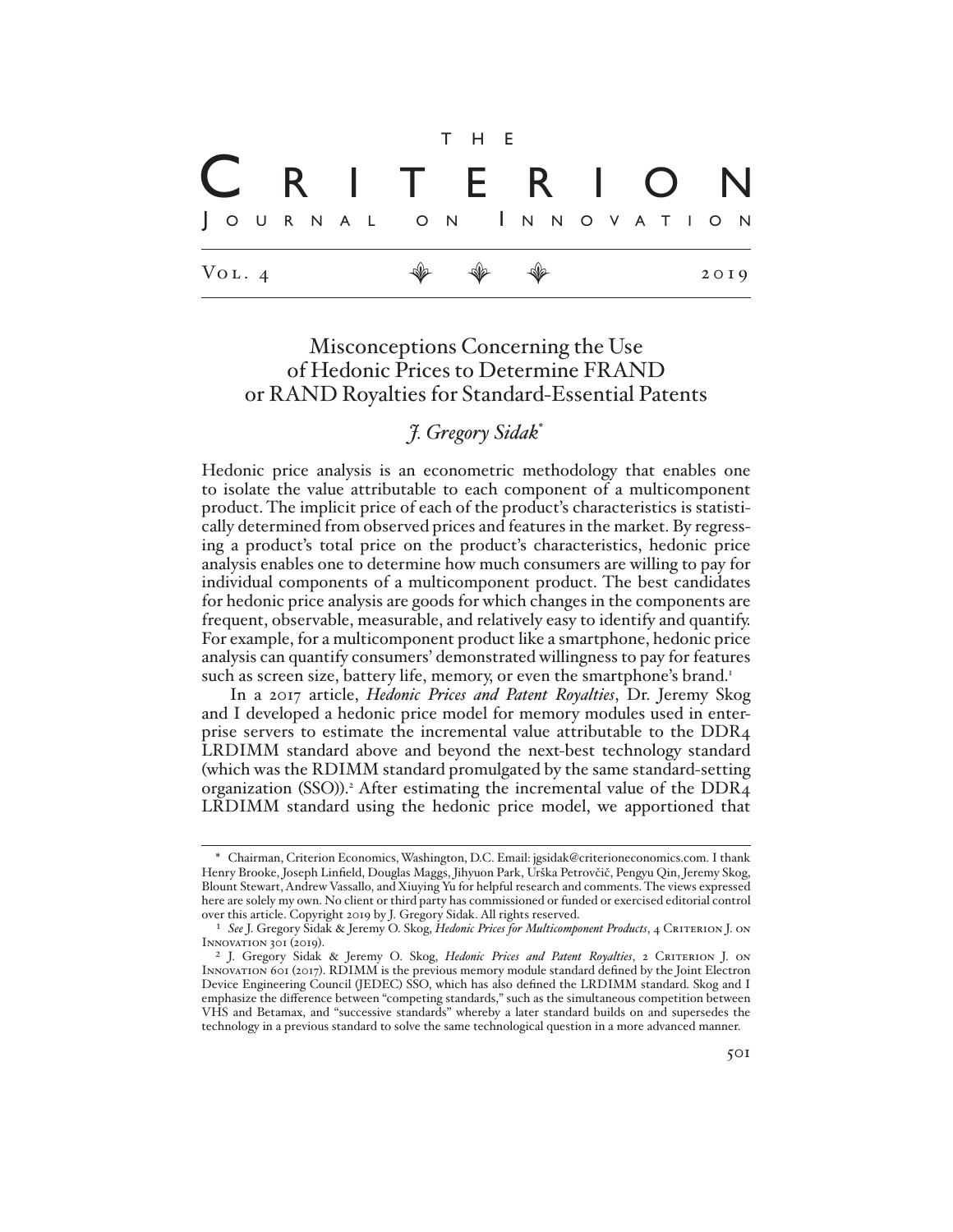value across holders of patents essential to the DDR4 LRDIMM standard on the basis of a forward-citation weighting methodology to calculate the value attributable to each standard-essential patent (SEP).<sup>3</sup> We then used that information to determine a royalty range that would be reasonable and nondiscriminatory (RAND) for a given SEP holder to charge to license its SEPs on the basis of the value that it contributed to the standard.

To be clear, our hedonic price analysis can assess whether a given offer to license an SEP (or a portfolio of SEPs) pursuant to a RAND obligation is reasonable. Similarly, hedonic price analysis can assess whether an offer to license an SEP (or a portfolio of SEPs) is reasonable under an obligation to offer to license SEPs on fair, reasonable, and nondiscriminatory (FRAND) terms. The methodology, however, does not speak to the question of whether that offer is nondiscriminatory within the meaning of the same FRAND or RAND obligation, or whether the offer is fair (under a FRAND obligation). A hedonic price analysis is likely to be particularly helpful in cases where there are no comparable licenses and, therefore, the nondiscrimination requirement is not likely to be an issue. (Indeed, the existence of a comparable license is a prerequisite to asking whether the implementer in question is similarly situated to the first licensee.) A situation in which there are no comparable licenses arises in particular for a new standard or an SEP holder without any licensees (including smaller patent holders, startups, and recent entrants).

Only two months after Skog and I published *Hedonic Prices and Patent Royalties* in August 2017, Dr. Allan Shampine of the CompassLexecon economic consultancy published a review of that article<sup>4</sup> arguing that the Sidak-Skog hedonic price model for LRDIMMs does not comply with the Federal Circuit's decision in *Ericsson Inc. v. D-Link Systems, Inc.*<sup>5</sup> Shampine argues that the Sidak-Skog model does not separate the value of a patented technology used in LRDIMMs from the value attributable to that patent's inclusion in the LRDIMM standard.<sup>6</sup> According to Shampine, to calculate the value of the patented technology separately from the value that a patent receives merely from being included in the standard, one must use an "*ex ante* incremental value approach," pursuant to which a FRAND or RAND royalty for the patent in suit equals the increment by which the value created by the

<sup>3</sup> On the use of alternative citation-weighting methodologies, see J. Gregory Sidak & Jeremy O. Skog, *Citation Weighting, Patent Ranking, and Apportionment of Value for Standard-Essential Patents*, 3 Criterion J. on Innovation 201 (2018).

<sup>&</sup>lt;sup>4</sup> Allan L. Shampine, *Paper Trail: Working Paper and Recent Scholarship*, ANTITRUST SOURCE, Oct. 2017, at 1 (review of Sidak & Skog, *Hedonic Prices and Patent Royalties*, *supra* note 2) [hereinafter Shampine, *Review*]. The *Antitrust Source* is an online publication of the Antitrust Section of the American Bar Association. Its lead economics editor is John Woodbury of the Charles River Associates economic consultancy (also known as CRA International). Shampine also edits the *Antitrust Source*. *See* Curriculum Vitae of Allan Shampine, at 1 (Mar. 2019), https://www.compasslexecon.com/wp-content/uploads/2018/04/ Allan-Shampine-CV-March-2019.pdf.

<sup>5</sup> 773 F.3d 1201 (Fed. Cir. 2014).

<sup>6</sup> Shampine, *Review*, *supra* note 4, at 2.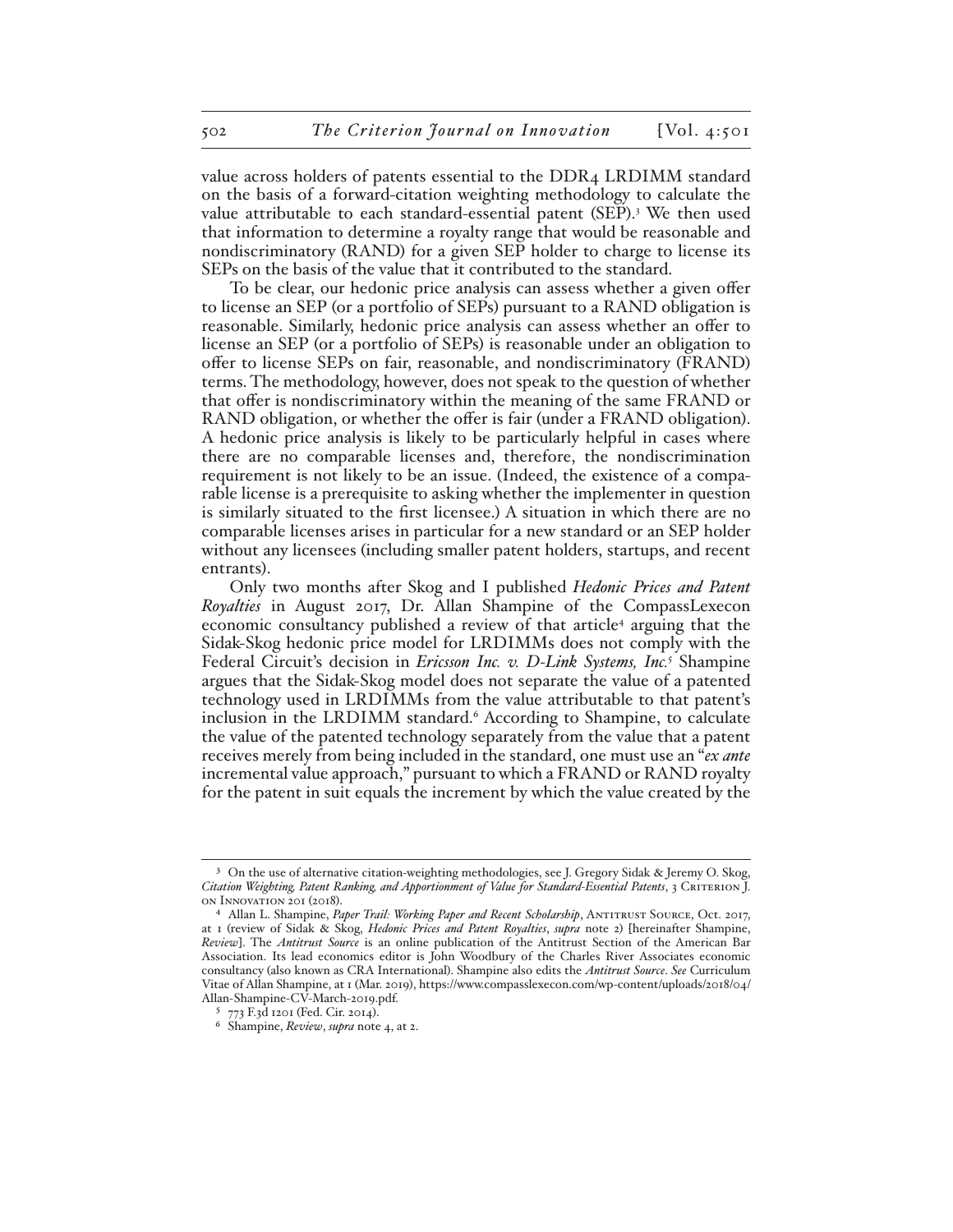patent in suit exceeded the value created by the next-best substitute that the SSO considered (but rejected) for inclusion into the standard.7

Shampine's criticism is incorrect. The Federal Circuit has never endorsed the *ex ante* incremental value approach for the calculation of a FRAND or RAND royalty. Instead, it has merely reiterated the long-recognized principle that damages for patent infringement must be apportioned to the value of the patented technology.<sup>8</sup> The Federal Circuit has emphasized that, in the context of SEPs, such apportionment requires the exclusion of any value attributable to standardization.9 Although the Sidak-Skog hedonic price analysis appropriately separates the value of the patented technology included in the LRDIMM standard from the value of standardization according to the revealed preferences of consumers, and thus the Sidak-Skog analysis in fact faithfully complies with the Federal Circuit's ruling in *Ericsson v. D-Link*.

In a larger sense, Shampine's criticisms epitomize the fallacies that continue to infect the opinions of many economic experts in FRAND or RAND disputes. Shampine critiques a new empirical method for determining a RAND royalty, but his criticisms are not econometric ones. Rather, they concern three questions.

First, what is the proper definition of the legal question to be answered when valuing an SEP? Shampine argues that hedonic price analysis does not comply with a normative principle that he would like to impose on the law—that one must use the *ex ante* incremental value approach to determine a FRAND or RAND royalty. Thus, our disagreement rests on epistemological grounds. However, the principle that Shampine prefers and advocates is impossible to effectuate in the real world. It would send the finder of fact on a wild goose chase of nonfalsifiable speculation.

Second, what is the plausibility, as a matter of first principles, of a key assumption in the hedonic model regarding the value over time of having a standard? As I will explain, my 2017 article with Skog carries the burden to show that the assumption that the value of standardization does not change between iterations of a standard is economically sound and reasonable. Shampine disagrees, but he does not explain why, much less provide any empirical evidence to support his contrary opinion.

Third, what is the hedonic methodology's susceptibility to *Daubert*?10 In that decision, the Supreme Court explained that "the [Federal] Rules of Evidence—especially Rule 702—do assign to the trial judge the task of ensuring that an expert's testimony both rests on a reliable foundation and is relevant to the task at hand."<sup>11</sup> Therefore, it is important to read Shampine's criticisms of the Sidak-Skog model in light of the fact that the use of hedonic price analysis to calculate SEP royalties has survived at least one *Daubert*

<sup>7</sup> *Id.* at 3.

<sup>8</sup> *Ericsson v. D-Link*, 773 F.3d at 1232 (citing Garretson v. Clark, 111 U.S. 120, 121 (1884)).

<sup>9</sup> *Id.*

<sup>10</sup> Daubert v. Merrell Dow Pharms., Inc., 509 U.S. 579 (1993).

<sup>11</sup> *Id*. at 597.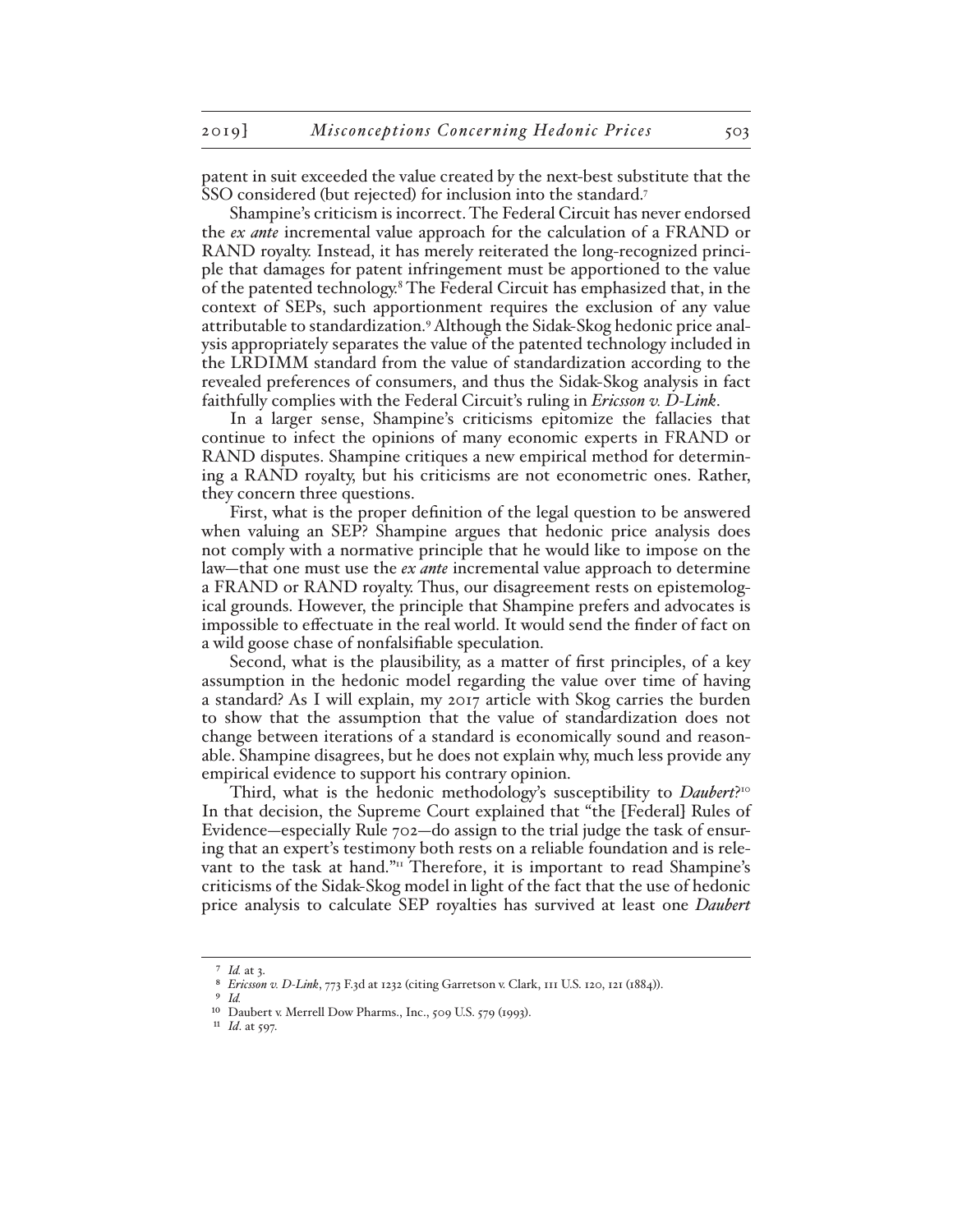challenge in federal district court.<sup>12</sup> In addition, and more generally, the Supreme Court has specifically observed that a scientific methodology is not inadmissible merely because it is novel.<sup>13</sup>

In Part I of this article, I explain why the *ex ante* incremental value approach that Shampine endorses misapplies the standard *ex ante* hypothetical negotiation framework used in non-SEP patent-infringement cases, and that courts do not in fact rely on the *ex ante* incremental value approach to calculate a FRAND or RAND royalty in disputes concerning SEPs. Furthermore, I explain that an economic expert's reliance on the *ex ante* incremental value approach in federal court in the United States would likely make that expert's testimony inadmissible under the Federal Rules of Evidence because it would require so much speculation based on so little hard data as to be unreliable. In Part II, I explain why Shampine's criticisms of the Sidak-Skog hedonic price model are incorrect, and why, to the contrary, that model properly disaggregates the value of the patented technology from the value of standardization. In addition, I analyze why the use of a hedonic price model to determine a FRAND or RAND royalty does not improperly rely on the "Book of Wisdom." In Part III, I explain why, contrary to Shampine's intimation otherwise, the 2017 Sidak-Skog hedonic price model was indeed a novel contribution to the economic literature on FRAND and RAND royalties. In Part IV, I remark on Shampine's curious assertions of nonpublic facts when he praises a particular portion of the Sidak-Skog article.

> I. Using an *Ex Ante* Incremental Value Approach to Calculate a FRAND or RAND Royalty

Shampine asks whether "hedonic pricing [can] fit into the *ex ante* framework at all."14 For most of his commentary, he strongly suggests that the answer is no, and that the hedonic price analysis in the 2017 Sidak-Skog article should be considered an unreliable methodology for expert economic testimony. However, the *ex ante* incremental value approach that Shampine advocates is a problematic methodology for determining a FRAND or RAND royalty for both theoretical and practical reasons. First, the methodology rests on an incorrect economic understanding of standard setting, and, if used, the methodology would systemically bias the FRAND or RAND royalty in favor

<sup>12</sup> Memorandum Opinion and Order at 2, Huawei Techs. Co. Ltd. v. T-Mobile US, Inc., No. 2:16-CV-00052-JRG-RSP (E.D. Tex. Sept. 10, 2017) ("Dr. Vander Veen isolates the portion of that total revenue attributable to LTE technology using price regression analysis, which is a method Dr. Vander Veen uses to determine how the price of a mobile carrier plan is dependent on LTE coverage. In other words, Dr. Vander Veen estimates the price a customer would pay for LTE technology."); *id.* at 8 ("Dr. Vander Veen's damages opinion satisfies *Daubert* and Rule 702 [of the Federal Rules of Evidence].").

<sup>13</sup> Kumho Tire Co. v. Carmichael, 526 U.S. 137, 151 (1999) (Breyer, J.) ("[*Daubert*] made clear that its list of factors was meant to be helpful, not definitive. Indeed, those factors do not all necessarily apply even in every instance in which the reliability of scientific testimony is challenged. It might not be surprising in a particular case, for example, that a claim made by a scientific witness has never been the subject of peer review, for the particular application at issue may never previously have interested any scientist.").

<sup>14</sup> Shampine, *Review*, *supra* note 4, at 3.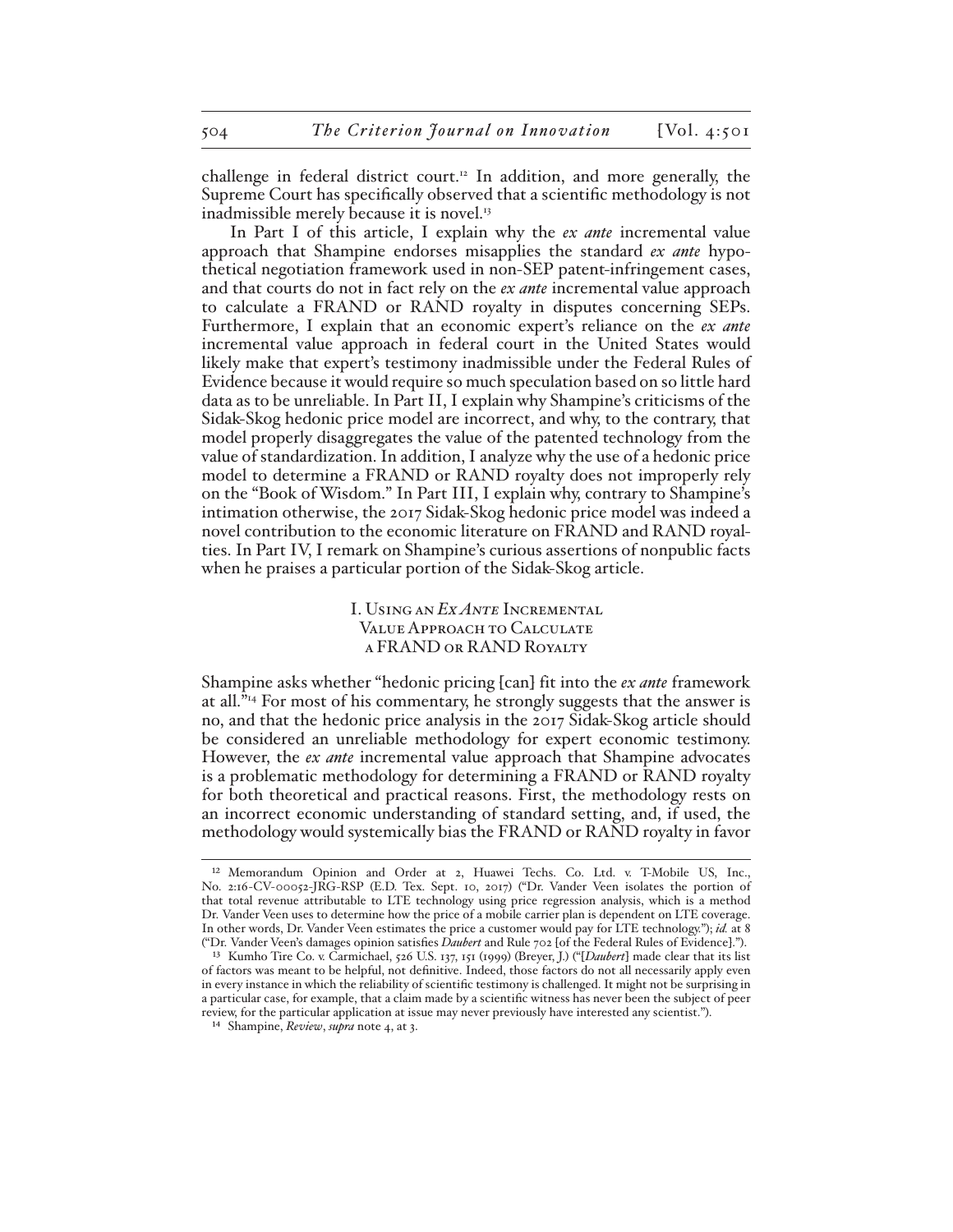of the implementer (over the SEP holder). Second, implementing the *ex ante* incremental value approach would require using hypothetical data that do not exist. It should therefore come as no surprise that, in practice, it appears as of August 2019 that no court has ever used an *ex ante* incremental value approach to determine a FRAND or RAND royalty for SEPs.

#### *A. Reasonable Royalties and the Hypothetical Negotiation Theory*

Under section 284 of the Patent Act, if a claimant successfully proves the infringement of a patent, "the court shall award the claimant damages adequate to compensate for the infringement, but in no event less than a reasonable royalty for the use made of the invention by the infringer."<sup>15</sup> In determining damages for patent infringement, courts often rely on the hypothetical negotiation framework, which "attempts to ascertain the royalty upon which the parties would have agreed had they successfully negotiated an agreement just before the infringment began."16 In *Georgia-Pacific Corp. v. U.S. Plywood Corp.*, the U.S. District Court for the Southern District of New York identified fifteen factors comprising "[a] comprehensive list of evidentiary facts relevant . . . to the determination of the amount of a reasonable royalty for a patent license."17 The Federal Circuit subsequently endorsed the framework, stating: "A reasonable royalty can be calculated from . . . a hypothetical negotiation between the patentee and infringer based on the factors in *Georgia-Pacific*[.]"18 In other words, in a typical patent-infringement case, the court will use an *ex ante* hypothetical negotiation framework to determine a reasonable royalty upon which the parties would have agreed at the moment immediately before the defendant first infringed the patent.

### *B. Why the* Ex Ante *Incremental Value Approach for Patent-Infringement Cases Involving SEPs Misapplies the Standard Hypothetical Negotiation Framework*

The *ex ante* incremental value approach that Shampine advocates in his article modifies the hypothetical negotiation framework used in a typical patent-infringement case—that is, a case concerning non-SEPs (also known as implementation patents)—by moving the date of the hypothetical negotiation from the moment immediately before first infringement to the moment immediately before standard adoption. SEPs are complements—not substitutes. One cannot examine the next-best noninfringing alternative to an

<sup>15</sup> 35 U.S.C. § 284.

<sup>16</sup> Lucent Techs., Inc. v. Gateway, Inc., 580 F.3d 1301, 1324 (Fed. Cir. 2009) (citing Georgia-Pacific Corp. v. U.S. Plywood Corp., 318 F. Supp. 1116, 1120 (S.D.N.Y. 1970); Rite Hite Corp. v. Kelley Co., 56 F.3d 1538, 1554 n.13 (Fed. Cir. 1995); Radio Steel & Mfg. Co. v. MTD Prods., Inc., 788 F.2d 1554, 1557 (Fed. Cir. 1986)); *see also* Aqua Shield v. Inter Pool Cover Team, 774 F.3d 766, 770 (Fed. Cir. 2014); Uniloc USA, Inc. v. Microsoft Corp., 632 F.3d 1292, 1312 (Fed. Cir. 2011).

<sup>17</sup> 318 F. Supp. 1116, 1120 (S.D.N.Y. 1970), *modified and aff 'd*, 446 F.2d 295 (2d Cir. 1971).

<sup>18</sup> Wordtech Sys., Inc. v. Integrated Networks Solutions, Inc., 609 F.3d 1308, 1319 (Fed. Cir. 2010) (citing Lucent Tech., Inc. v. Gateway, Inc., 580 F.3d 1301, 1324 (Fed. Cir. 2009); Minks v. Polaris Indus., Inc., 546 F.3d 1364, 1372 (Fed. Cir. 2008)); *see also* Elbit Sys. Land and C4I Ltd. v. Hughes Network Sys., LLC, 927 F.3d 1292, 1299–1300 (Fed. Cir. 2019) (Taranto, J.).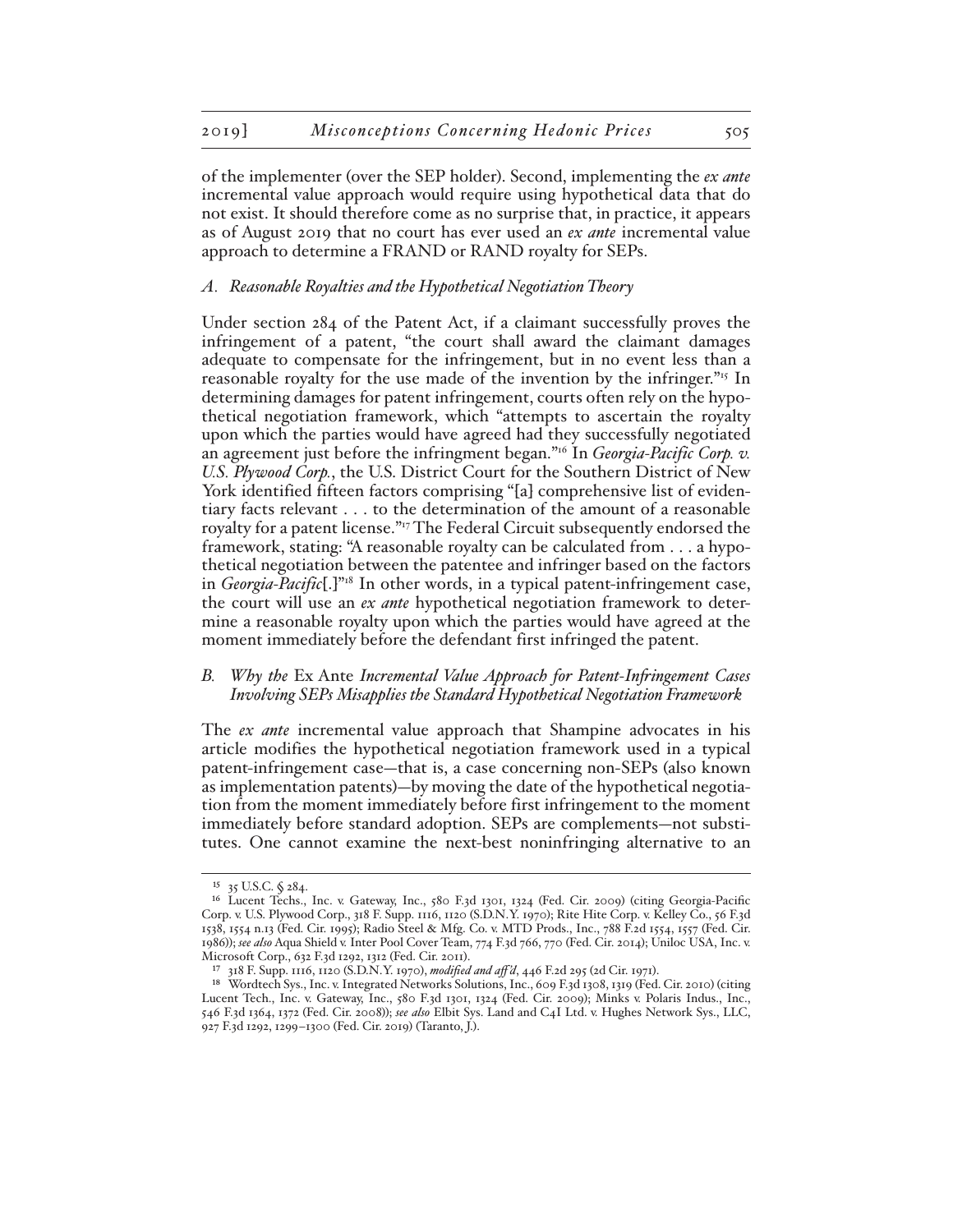SEP unless one backdates the hypothetical negotiation between the patent holder and the implementer (who is notionally represented by the SSO, acting collectively) to the moment of standard adoption. The *ex ante* incremental value method does so and then, critically but implicitly, makes the economist's *ceteris paribus* assumption—that all other factors remain the same as one factor is changed. But do all other factors really remain the same in the real world? Certainly not. The need to undertake a hypothetical bargaining analysis is not authority to include dispositive assumptions, either explicit or implicit, that are unworldly.

Beyond the practical limitations to determining a FRAND or RAND royalty through an *ex ante* incremental value approach in an economically rigorous manner, upon which I will elaborate in Part I.B.3, that approach itself rests on incorrect theoretical propositions about economic behavior. The *ex ante* incremental value approach sets an arbitrary point in time at which to consider the hypothetical negotiation, and it neglects the implementer's costs of lawfully acquiring the next-best noninfringing alternative. Moreover, the model upon which the *ex ante* incremental value approach is predicated—a static Bertrand pricing game without capacity constraints<sup>19</sup> inaccurately portrays how technology becomes incorporated into a standard; rather, that process more closely resembles the structured rivalry observed in a tournament. Yet, to my knowledge, Shampine and the other proponents of the *ex ante* incremental value approach have never explained why the economic literature on tournaments is less instructive than their inapt attempt to use a static Bertrand pricing model to explain the manifestly dynamic phenomenon of competition through innovation.

# *1. The Mistaken Timing of the Hypothetical Negotiation in the* Ex Ante *Incremental Value Approach*

From an economic perspective, the *ex ante* incremental value approach is specious because it is "not *ex ante* enough."20 To be unbiased and intellectually

<sup>&</sup>lt;sup>19</sup> Bertrand competition describes a (static) situation in which each competing firm's strategy consists of its choice of the price at which to sell its output. *See, e.g.*, Michael L. Katz & Harvey S. Rosen, MICROECONOMICS 504-08 (McGraw-Hill 3d ed. 1998); DENNIS W. CARLTON & JEFFREY M. PERLOFF, Modern Industrial Organization 171–72 (Pearson 4th ed. 2005). Formally, one can view the degree of product differentiation in a Bertrand pricing game as measuring the incremental value of a technology. As technologies become more differentiated, the incremental value of the best technology over the next-best technology increases, and the Bertrand-equilibrium price approaches the monopolist's price. As technologies become less differentiated, the incremental value of the best technology over the next-best technology decreases, and the Bertrand-equilibrium price approaches the perfectly competitive price. *See*  CARLTON & PERLOFF, *supra*, at 172-74; JEAN TIROLE, THE THEORY OF INDUSTRIAL ORGANIZATION 210-12 (MIT Press 2002) (1988).

<sup>20</sup> I have made this argument repeatedly in the scholarly literature since at least 2013. *See* J. Gregory Sidak, *The Meaning of FRAND, Part I: Royalties*, 9 J. Competition L. & Econ. 931, 983 (2013); J. Gregory Sidak, *Is Patent Holdup a Hoax?*, 3 CRITERION J. ON INNOVATION 401, 452 (2018). Proponents of the *ex ante* incremental value approach, including Shampine, continue to ignore my argument. See, e.g., PATENT Remedies and Complex Products: Toward a Global Consensus (C. Bradford Biddle, Jorge L. Contreras, Brian J. Love & Norman V. Siebrasse eds., Cambridge Univ. Press 2019); Timothy S. Simcoe & Allan L. Shampine, *Economics of Patents and Standardization: Network Effects, Hold-Up, Hold-Out, Stacking*, *in* The Cambridge Handbook of Technical Standardization Law: Competition, Antitrust, and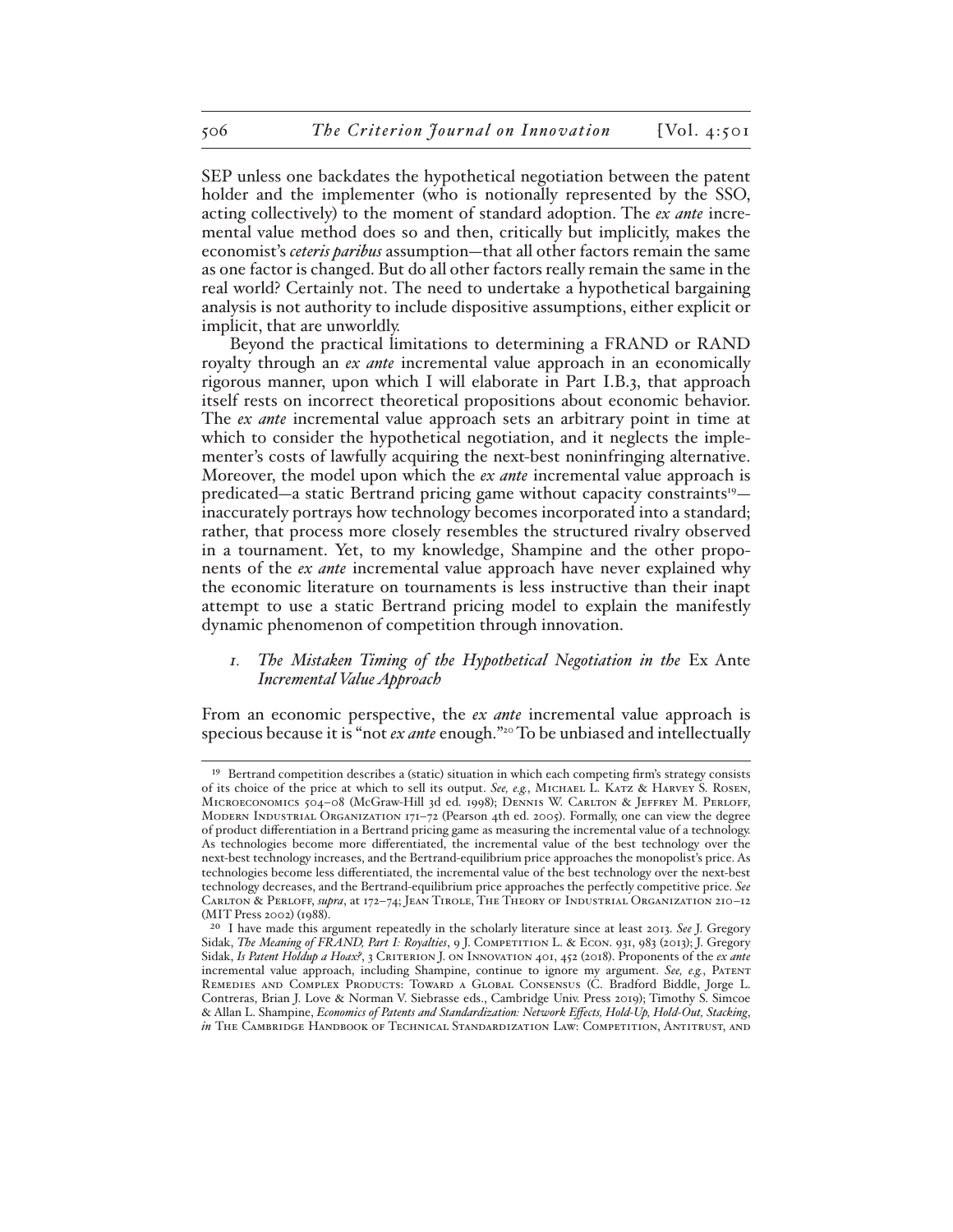rigorous, the chosen moment of the hypothetical negotiation between the willing licensor and the willing licensee of an SEP must be pushed back in time not merely from the eve of first infringement to the eve of the SSO's standard adoption, but rather all the way back to the moment just before the patent holder decided to monetize his invention within the open standard of the SSO in question by declaring his patent essential rather than outside the SSO through a proprietary standard or some other business strategy predicated on exclusion rather than open access, as shown in Figure 1.<sup>21</sup>



Figure 1. The Process by Which a Patent Holder Can Monetize Proprietary Technology

As Figure 1 shows, the *ex ante* incremental value approach considers the value of the patent holder's technology after the patent holder has already decided to monetize its technology through a standard (shaded in red). In contrast, at the earlier moment (shaded in green), both the patent holder and the implementer still have outside options to the hypothetical negotiation. Both the seller and the buyer of innovative inputs intended for the downstream product still have substitution opportunities. Neither party at that anterior moment is subject to lock in or holdup. That moment more closely resembles the Rawlsian original position, in which the patent holder and implementer are both still veiled in ignorance of the commercial potential of the technology before them.

In contrast, the *ex ante* incremental value approach is selective, asymmetric, and therefore inherently biased: it sets a FRAND rate so as to restore the implementer—but not the patent holder—to his original position. The

PATENTS 100 (Jorge L. Contreras ed., Cambridge Univ. Press 2017); Mark A. Lemley & Timothy Simcoe, How Essential Are Standard-Essential Patents?, 104 CORNELL L. REV. 607 (2019); A. Douglas Melamed & Carl Shapiro, *How Antitrust Law Can Make FRAND Commitments More Effective*, 127 Yale L.J. 2110, 2113 (2018); William F. Lee & A. Douglas Melamed, *Breaking the Vicious Cycle of Patent Damages*, 101 CORNELL L. Rev. 385, 392 (2016).

<sup>21</sup> For a general discussion of the strategic options available to innovators generally (not merely SEP holders), see the classic analysis in David J. Teece, *Profiting from Technological Innovation: Implications for Integration, Collaboration, Licensing and Public Policy*, 15 RESEARCH POLY 285 (1986). If there is a competing standard, another outside option for the patent holder is to commit its patented technology to a different SSO. Figure 1 does not include that possible option.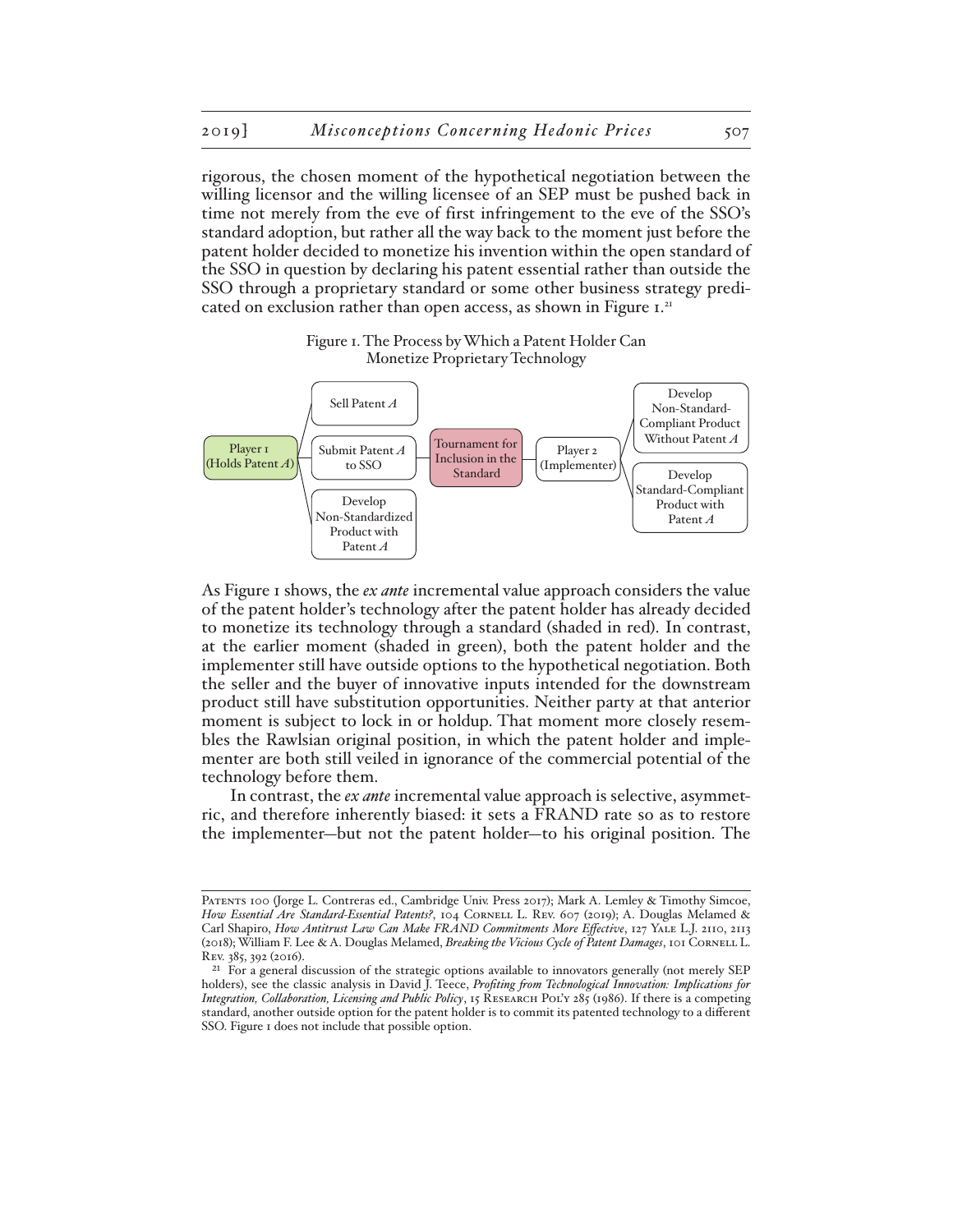implementer in the hypothetical negotiation would still have substitution opportunities, but the patent holder would not.

#### *2. The Neglected Costs of Acquiring the Next-Best Noninfringing Alternative*

The *ex ante* incremental value approach ignores the implementer's acquisition cost of the next-best noninfringing substitute, and thus it mischaracterizes what a FRAND or RAND royalty commitment represents. So long as the *ex ante* incremental value exceeds the difference in the licensing price for two competing patented technologies, the licensees will purchase the rights to the higher-valued technology at a price up to the incremental value of that patent *plus* the price of lawfully acquiring the right to use the less valuable patent. So, even under these relatively weak assumptions, the price for the patent must exceed the *ex ante* incremental value.

For example, if a Lincoln is worth \$4,000 more to me than a Ford, I still must pay, say, \$40,000 for the Lincoln—not \$4,000—because other buyers have their own private valuations of the Lincoln and have bid up its price. The price I must pay for the Lincoln is still \$40,000, and not merely the \$4000 of incremental value that the Lincoln gives me over the Ford.

A second example might help proponents of the *ex ante* incremental value approach to grasp this argument with greater immediacy. Suppose that in a FRAND lawsuit the alleged infringer has the choice of retaining as its expert economic witness a Stanford professor for \$1,200 per hour or a Harvard professor for \$1,400 per hour. Assume that both economists possess the prerequisites to perform the engagement competently, but that the Harvard professor is more famous. Would a reasonable price for the services of the Harvard professor be \$200 per hour, since that amount is the extent of his incremental value to the client over the value of the next-best alternative not chosen—namely, the equally competent but less famous Stanford professor? The fact that patent litigators do not observe Harvard professors charging \$200 per hour for their time answers that question.

Granted, in some cases, it might be possible for the implementer to acquire the rights to the next-best noninfringing substitute at zero additional expense, such as if the technology exists in the public domain. But one cannot generalize this condition, and it is fallacious economic reasoning simply to assume (as expert economic witnesses often do) that the next-best alternative is free. The cost of acquiring the next-best alternative is a fact-specific inquiry that courts would need to determine on a case-by-case basis. Thus, the *ex ante* incremental value approach provides no assurance that the licensee's incremental profit from using the patent in suit rather than the next-best noninfringing substitute will translate into a high enough royalty to enable the patent holder to recover the sunk costs of developing the patented technology.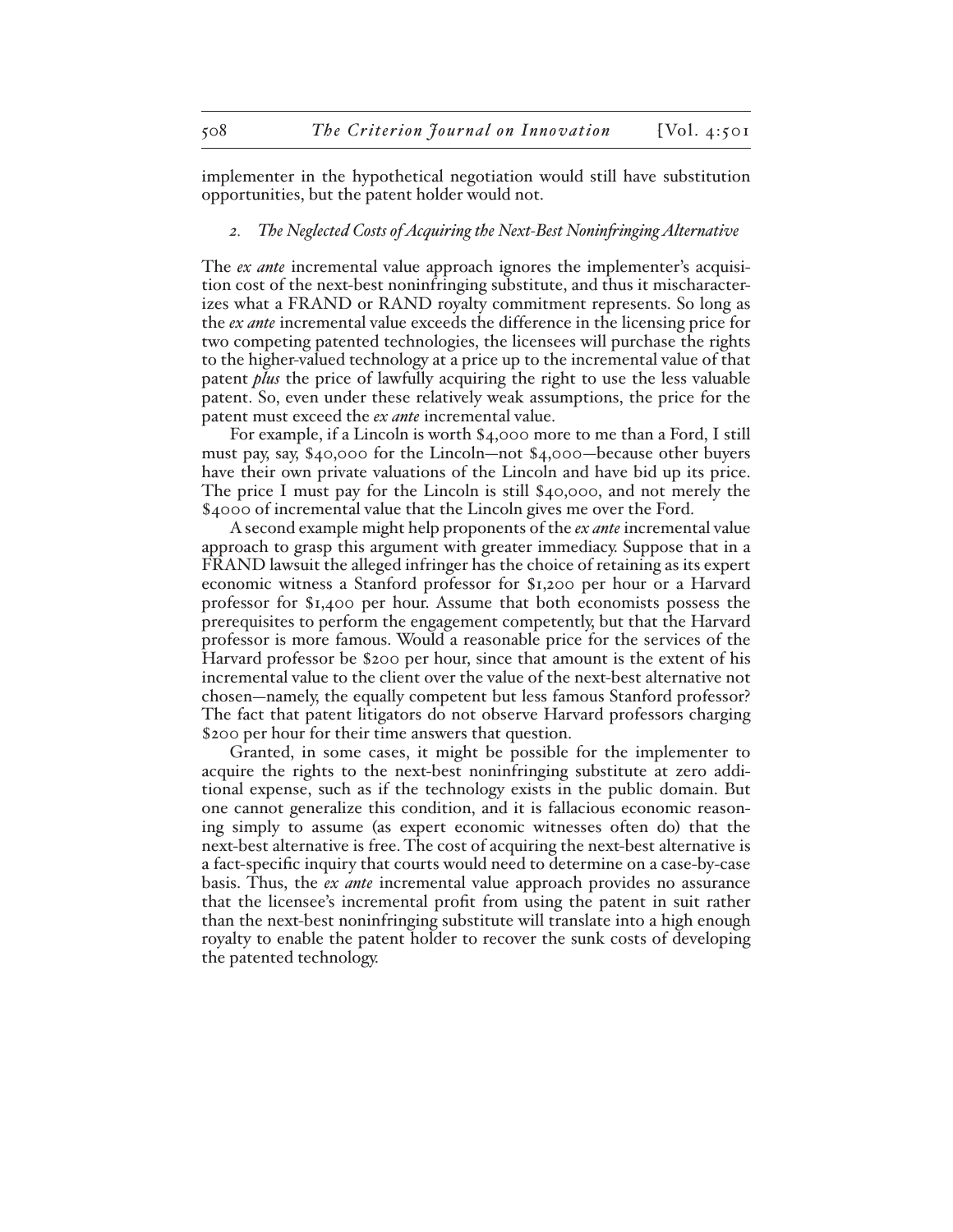# *3. The Inapplicability to Standard Setting of a Static Bertrand Pricing Game Without Capacity Constraints*

According to the *ex ante* incremental value approach, if two inventors each develop a similar substitute technology, and the two technologies would generate an equal amount of value to a manufacturer, then the manufacturer would need to pay only a nominal FRAND royalty for the technology chosen for adoption into the standard, because the two inventors would compete to sell their respective technologies and thus would enable the manufacturer to bid down the FRAND royalty to nearly zero. The argument that a FRAND royalty is effectively zero implicitly depends on modeling competition between the technologies in standards development and standards setting process as a static Bertrand pricing game without capacity restraints. However, the argument that a price war between SEP holders would drive down a FRAND royalty nearly to zero requires one to make at least three heroic assumptions: (1) that there is no differentiation between the competing (substitute) technologies, (2) that the inventors lack any outside option for monetizing their technologies, and (3) that each inventor has some ancillary revenue stream generating a positive return to its participation in the SSO, such that the inventor can cover the costs of that participation without licensing its patents. When assumptions (1) and (2) are met, the SEP holder cannot receive a positive payoff from any use of its SEPs, including participation in the SSO. However, unless the costs of participation in the SSO are zero, the SEP holder still will not participate, absent some ancillary revenue stream. The ancillary revenue source could arise from vertical integration or from some other form of multiproduct output that enables the SEP holder to internalize some of the benefit arising from the standard by offering an SEP at a zero royalty. In any case, this ancillary revenue stream is a significant deviation from the traditional assumptions underlying Bertrand competition.

What empirical evidence indicates that an SSO could simultaneously choose from *many* substitute technologies for each and every facet of a standard, and that those substitute technologies are all homogeneous in terms of price and quality? None. If all substitute technologies were homogeneous, then standard setting would essentially be a lottery—and a most peculiar lottery at that, with a winner who receives only a penny for his troubles. The *ex ante* incremental value approach ignores the need to ensure the continued participation of inventors in the current standard and in future standards.

Compared with a static Bertrand pricing game without capacity constraints, a more appropriate model for determining a FRAND royalty is a tournament.22 Economists have long studied the effects of tournament structures and prizes on effort levels.23 All things being equal, higher prize levels

<sup>22</sup> *See* J. Gregory Sidak, *Tournaments and FRAND Royalties*, 1 Criterion J. on Innovation 101 (2016).

<sup>23</sup> *See, e.g.*, Edward P. Lazear & Sherwin Rosen, *Rank-Order Tournaments as Optimum Labor Contracts*, 89 J. Pol. Econ. 841 (1981); H. Lorne Carmichael, *The Agents-Agents Problem: Payment by Relative Output*, 1 J. Lab. Econ. 50 (1983); Clive Bull, Andrew Schotter & Keith Weigelt, *Tournaments and Piece Rates: An Experimental Study*, 95 J. Pol. Econ. 1 (1987).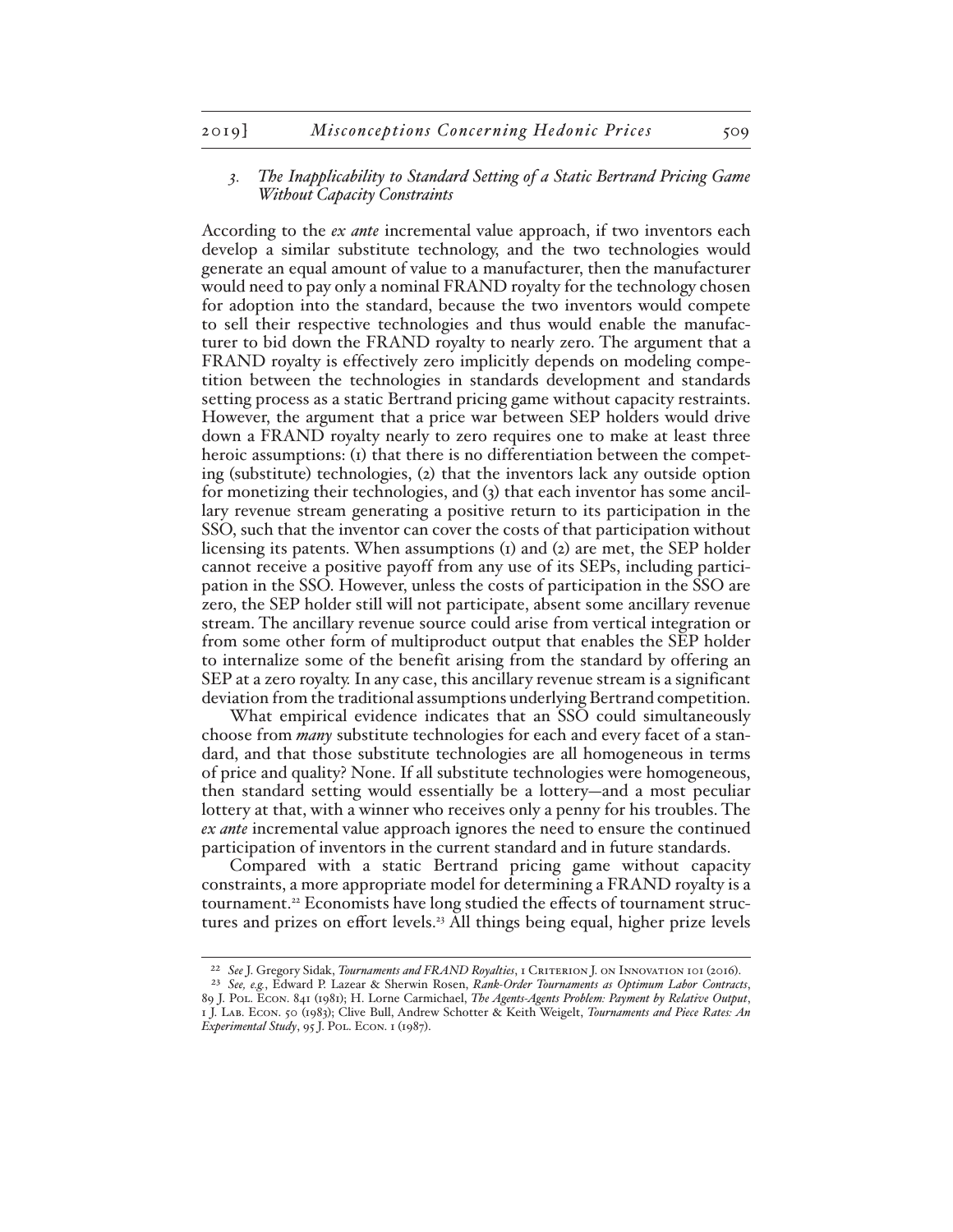lead to better performances by the participants, and higher marginal returns to effort cause participants to exert greater effort.<sup>24</sup>

In standard setting, firms invest not only in developing patents, but also in competing to have their technologies adopted into a standard. This form of rivalry exemplifies dynamic competition, in which firms compete not *within* the market but *for* the market.<sup>25</sup> If the winner of that tournament—whose patented technology the SSO adopts into the standard—is not compensated for that additional investment, how can one expect patent holders to invest in participation in the collective development and setting of open standards? Investment in innovation would flow instead into proprietary standards—of precisely the sort that, if they proved to be commercially successful, fuel titanic disputes over monopolization or abuse of dominance.

The "winner-take-all" nature of standard setting increases the risk to inventors and their investors. Using the *ex ante* incremental value approach and other rent-shifting proposals that view low prices for intellectual property as the sole objective of standard setting fails to compensate inventors and their investors for their risk bearing. A royalty that excludes all value associated with the patent's contribution to the standard will deter investments in contributions to the standard. In contrast, a tournament-based model would consider that the expected payoff for each participant must satisfy each participant's individual-rationality constraint. Consequently, the aggregate payoff—which in this case equals the FRAND royalty itself—must exceed the sum of the costs of participation *for each participant*.

# *C.* Is It Common or Feasible for Economists or Judges to Use an Ex Ante Incremental *Value Approach to Determine a FRAND or RAND Royalty?*

Although U.S. courts have discussed the *ex ante* incremental value approach in the context of FRAND and RAND disputes, in practice, no U.S. court has ever used that methodology to determine a FRAND or RAND royalty. The most common methodologies for determining a FRAND or RAND royalty—a comparable-license analysis or a top-down analysis—do not purport to synchronize the royalty analysis to the moment immediately before standard adoption. Furthermore, an expert's use of an *ex ante* incremental value approach to determine a FRAND or RAND royalty would likely be too unreliable to meet the standards in the Federal Rules of Evidence for the admissibility of expert testimony.

<sup>24</sup> *See* Ronald G. Ehrenberg & Michael L. Bognanno, *Do Tournaments Have Incentive Effects?*, 98 J. Pol. Econ. 1307, 1322 (1990); *see also* Ronald G. Ehrenberg & Michael L. Bognanno, *The Incentive Effects of Tournaments Revisited: Evidence from the European PGA Tour*, 43 Indus. & Lab. Rel. Rev. 74-S (1990).

<sup>25</sup> *See* Harold Demsetz, *Why Regulate Utilities?*, 11 J.L. & Econ. 55, 57 & n.7 (1968); *see also* J. Gregory Sidak & David J. Teece, *Dynamic Competition in Antitrust Law*, 5 J. COMPETITION L. & ECON. 581 (2009). For a related explanation of the static versus dynamic benefits of standardization, see Jonathan D. Putnam, *Economic Determinations in "Frand Rate"-Setting: A Guide for the Perplexed*, 41 FORDHAM INT'L L.J. 953 (2018).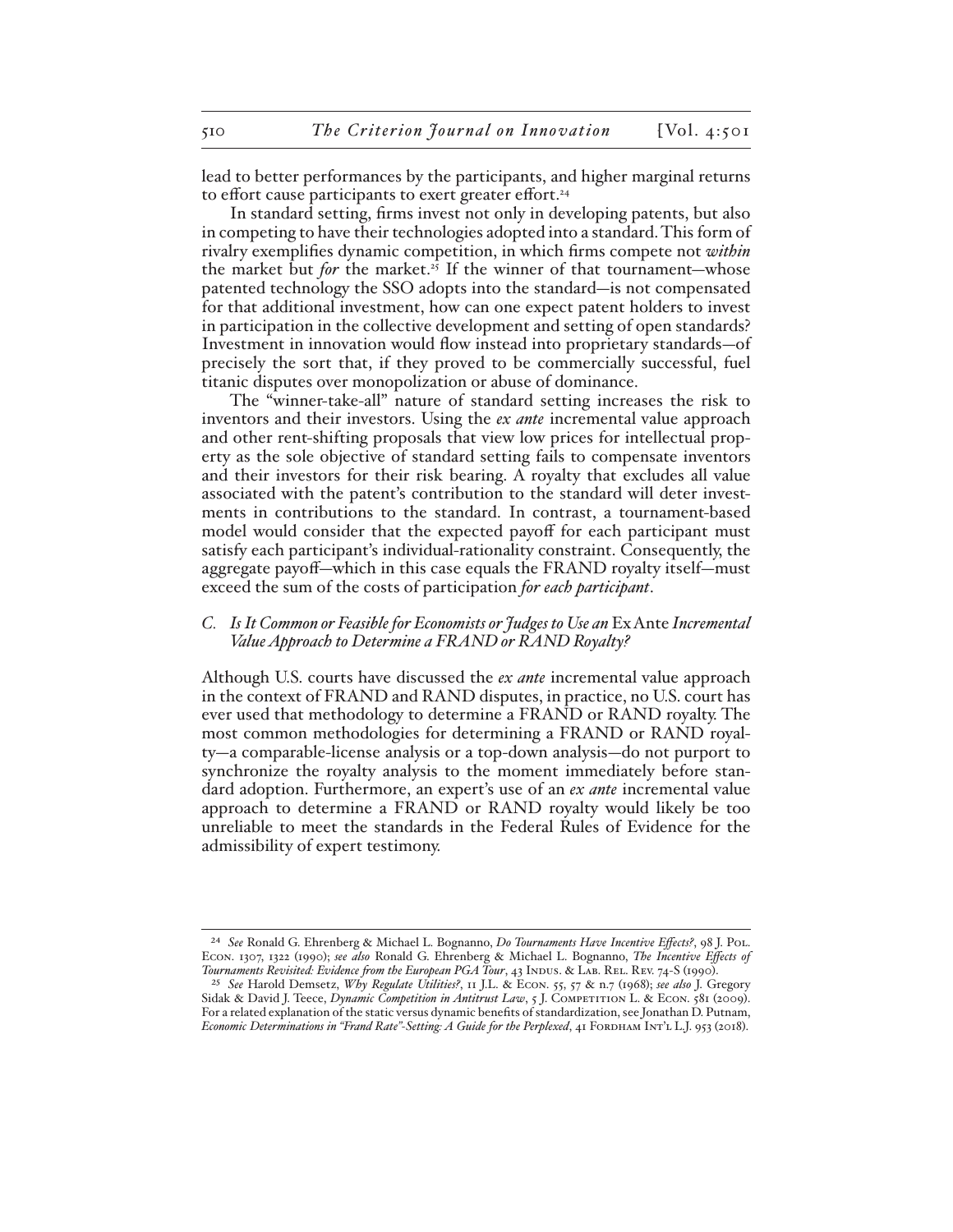#### *1. What the Case Law Says*

Discussion of the *ex ante* incremental value approach appears as dicta in some U.S. case law.<sup>26</sup> However, as of August 2019, I am not aware of a single case in the United States in which a judge or jury purported to *compute* a FRAND or RAND royalty using the *ex ante* incremental value approach that Shampine describes and endorses. Moreover, it should be noted that the European Union and the United Kingdom do not require that the value of the standard be excluded when calculating a FRAND or RAND royalty, thus mooting any alleged issues arising from an *ex post* approach to determining a FRAND or RAND royalty.27 Many disputes over SEPs are global in scope, and the controlling law in SEP disputes (even if they are litigated in the United States) often is that of a country other than the United States.

Like Shampine, some economists, academics, government agencies, and other commentators misstate that U.S. law *requires* that patent damages be calculated on the basis of an *ex ante* hypothetical negotiation occurring immediately before the standard is adopted.<sup>28</sup>That proposition is simply incorrect.

<sup>26</sup> *See, e.g.*, *In re* Innovatio IP Ventures, LLC Patent Litigation, No. 11 C 9308, 2013 WL 5593609, at \*37, \*40 (N.D. Ill. Oct. 3, 2013) (Holderman, J.); Microsoft Corp. v. Motorola, Inc., No. C10-1823JLR, 2013 WL 2111217, at \*18–20 (W.D. Wash. Apr. 25, 2013) (Robart, J.).

<sup>27</sup> *See, e.g.*, Unwired Planet Int'l Ltd v. Huawei Techs. Co. [2017] EWHC (Pat) 2988 [97] (Eng.) ("When talking about FRAND economists refer to the idea that the FRAND rate represents the rate which would be agreed 'ex ante', in other words before the patented invention is adopted into the standard. . . . In the concurrent evidence session Prof [Damien] Neven [of CompassLexecon] explained that he did not regard FRAND as a scheme which meant the patentee could not appropriate some of the value that is associated with the inclusion of his technology into the standard and the value of the products that are using those standards. Dr [Gunnar] Niels [of Oxera] agreed with that. Neither side disputed this and to the extent it is a matter for the economists, I accept their evidence. The economists' opinions show that it is not necessary to deprive the patentee of its fair share of those two sources of value in order to eliminate hold up and fulfil the purpose of FRAND.").

<sup>28</sup> *See* Shampine, *Review*, *supra* note 4, at 1–2; Oral Argument at 33:29–40, TCL Commc'n Tech. v. Telefonaktiebolaget LM, No. 2018-1363 (Fed. Cir. Aug. 7, 2019) ("The test . . . for FRAND is to look at what is the value that's added to the product over other alternatives prior to the establishment of the standard.") (argument of Stephen Korniczky of Sheppard Mullin on behalf of TCL), http://oralarguments.cafc.uscourts.gov/default.aspx?fl=2018-1363.mp3; Gregory K. Leonard & Mario A. Lopez, *Determining RAND Royalty Rates for Standard-Essential Patents*, 29 ANTITRUST, Fall 2014, at 86, 87 ("The definition of RAND can be further refined to be the ex ante incremental value of the SEP, which is the additional value provided by the SEP over the next-best substitute technology."); *see also* Gregory K. Leonard, *Reflections on the Debates Surrounding Standard-Essential Patents*, 14 ANTITRUST SOURCE, Aug. 2015, at 1, 5 ("One element of the SEP debates is whether a 'reasonable' royalty for an SEP under a RAND commitment should be based on a valuation of the SEP before the standard was set, often termed to be an 'ex ante' valuation. Some have pointed out that such a valuation is ex ante only with respect to the implementer's sunk cost investments in developing their products; it is ex post with respect to the inventor's sunk cost investments in developing the patented invention. However, the framework of the U.S. patent system calls for patents to be valued in the ex ante sense defined above."); Mark Lemley & Carl Shapiro, *A Simple Approach to Setting Reasonable Royalties for Standard-Essential Patents*, 28 Berkeley Tech. L.J. 1135, 1148 (2013) ("The hypothetical negotiation needs to take place under conditions where the alternative specifications have been identified, so that the parties are well informed about the best potential non-infringing alternatives to the proposed standard. . . . The key idea here is that a reasonable royalty should reflect what would happen as a result of well-informed ex ante technology competition. The incremental value of the patented technology over and above the next-best alternative serves as an upper bound to the reasonable royalties. To this end, SSO best practice includes maintaining records, such as minutes from SSO meetings, that will inform subsequent negotiators and arbitrators of the ex ante technical alternatives that were feasible or considered, along with their pros and cons.").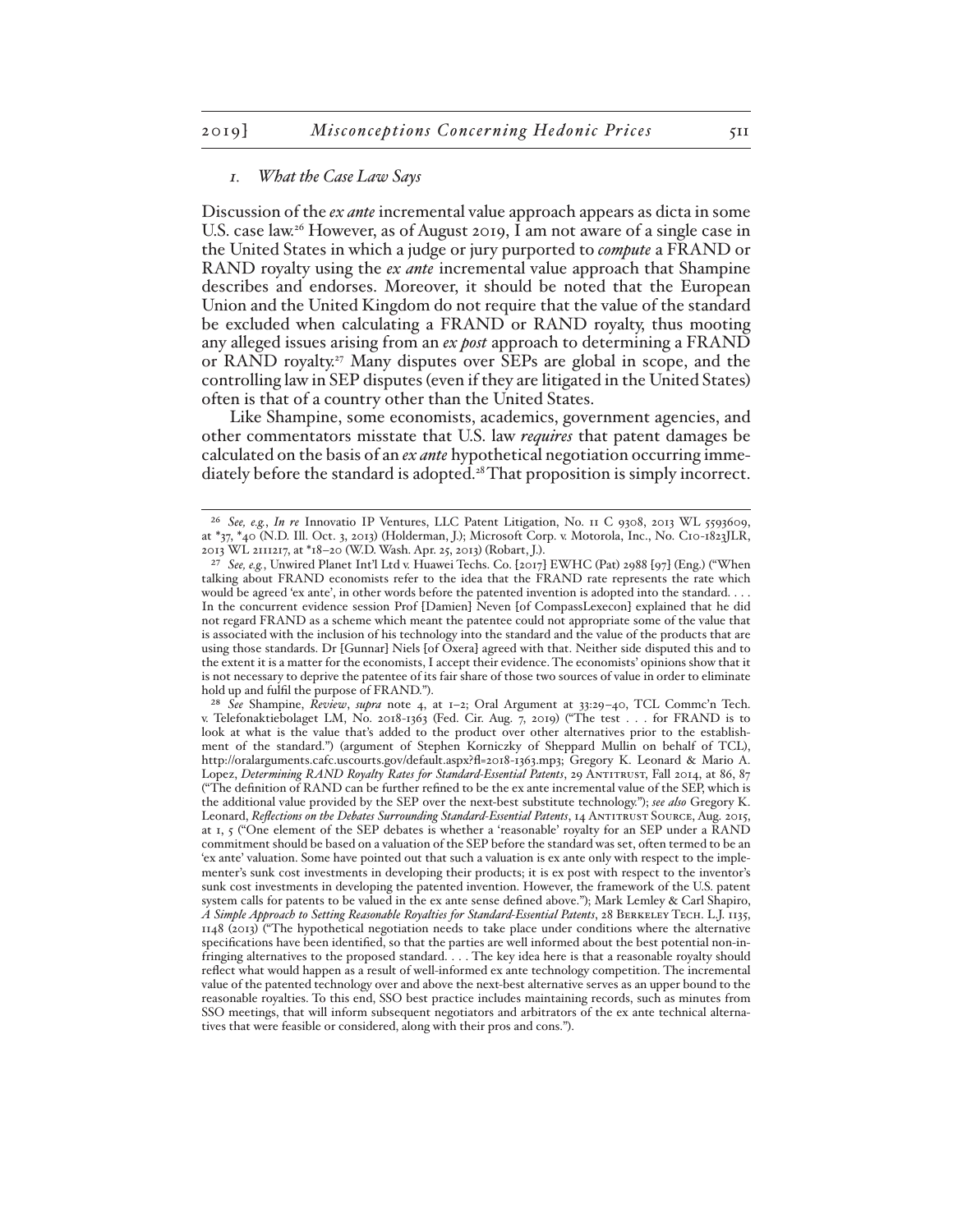That misrepresentation of the controlling law has appeared in the literature at least since 2007 and has been exhaustively rebutted.29

Shampine specifically argues that the Sidak-Skog hedonic price analysis violates *Ericsson v. D-Link* because it supposedly violates his vision of the *ex ante* incremental value approach. He contends that "[a]pplying a hedonic regression to data reflecting current usage of a standard is, by definition, an *ex post* approach, and, by definition, it seems that the value that is estimated for a SEP will reflect the 'increased value the patented feature gains from its inclusion in the standard."<sup>30</sup> Shampine is misinformed. He implies a false equivalence between the Federal Circuit's holding in *Ericsson v. D-Link* and the *ex ante* incremental value approach that he advocates. As an evidentiary matter, whether or not the *ex ante* incremental value approach is one of several permissible methodologies for satisfying *Ericsson v. D-Link* in no way proves that *Ericsson v. D-Link* mandates that every other permissible methodology must satisfy the *ex ante* approach. Shampine's article obscures the fact that in *Ericsson v. D-Link* the Federal Circuit affirmed the district court's analysis of comparable licenses to determine a RAND royalty, which, as I explain in Part I.B.2, is not an *ex ante* methodology.31 Furthermore, the fact that in 2011 the Federal Trade Commission (FTC) advocated a particular theory for calculating a FRAND or RAND royalty obviously does not bind the Federal Circuit or any other court with respect to how it construes a FRAND or RAND obligation.32 Nor can the FTC's policy advocacy alter the fact that the FRAND contract and the RAND contract are both a voluntary modification by contract of the rights and duties arising under the public law embodied in a nation's patent statutes and the court decisions interpreting those statutes.33

Shampine falls prey here to a common error of economists who testify or consult in litigation: he fails to distinguish normative propositions about what one thinks the law *ought to be* from positive statements about what the law *is*. Shampine assumes that the controlling law that defines the question on which it might be helpful and relevant, as a matter of the law of evidence, for him to opine coincides with the normative rule that he would prefer the courts to announce. To the contrary, the controlling principle for relevant and helpful expert economic testimony is the positive rule that courts actually use to decide cases.

<sup>29</sup> *See, e.g.*, Sidak, *Is Patent Holdup a Hoax?*, *supra* note 20, at 448–55; Sidak, *The Meaning of FRAND, Part I: Royalties*, *supra* note 20, at 968–86.

<sup>30</sup> Shampine, *Review*, *supra* note 4, at 3 (quoting Ericsson, Inc. v. D-Link Sys., Inc., 773 F.3d 1201, 1235 (Fed. Cir. 2014)).

<sup>31</sup> *Ericsson v. D-Link*, 773 F.3d at 1225–28.

<sup>32</sup> *See* Shampine, *Review*, *supra* note 4, at 2 (quoting Fed. Trade Comm'n, The Evolving IP Marketplace: Aligning Patent Notice and Remedies with Competition 23 (2011)).

<sup>33</sup> *See* J. Gregory Sidak, *The FRAND Contract*, 3 Criterion J. on Innovation 1, 10–11 (2018); Sidak, *The Meaning of FRAND, Part I: Royalties*, *supra* note 20, at 969 ("[O]ne can view the FRAND commitment as a form of private contracting around a default rule supplied by either statute or case law.").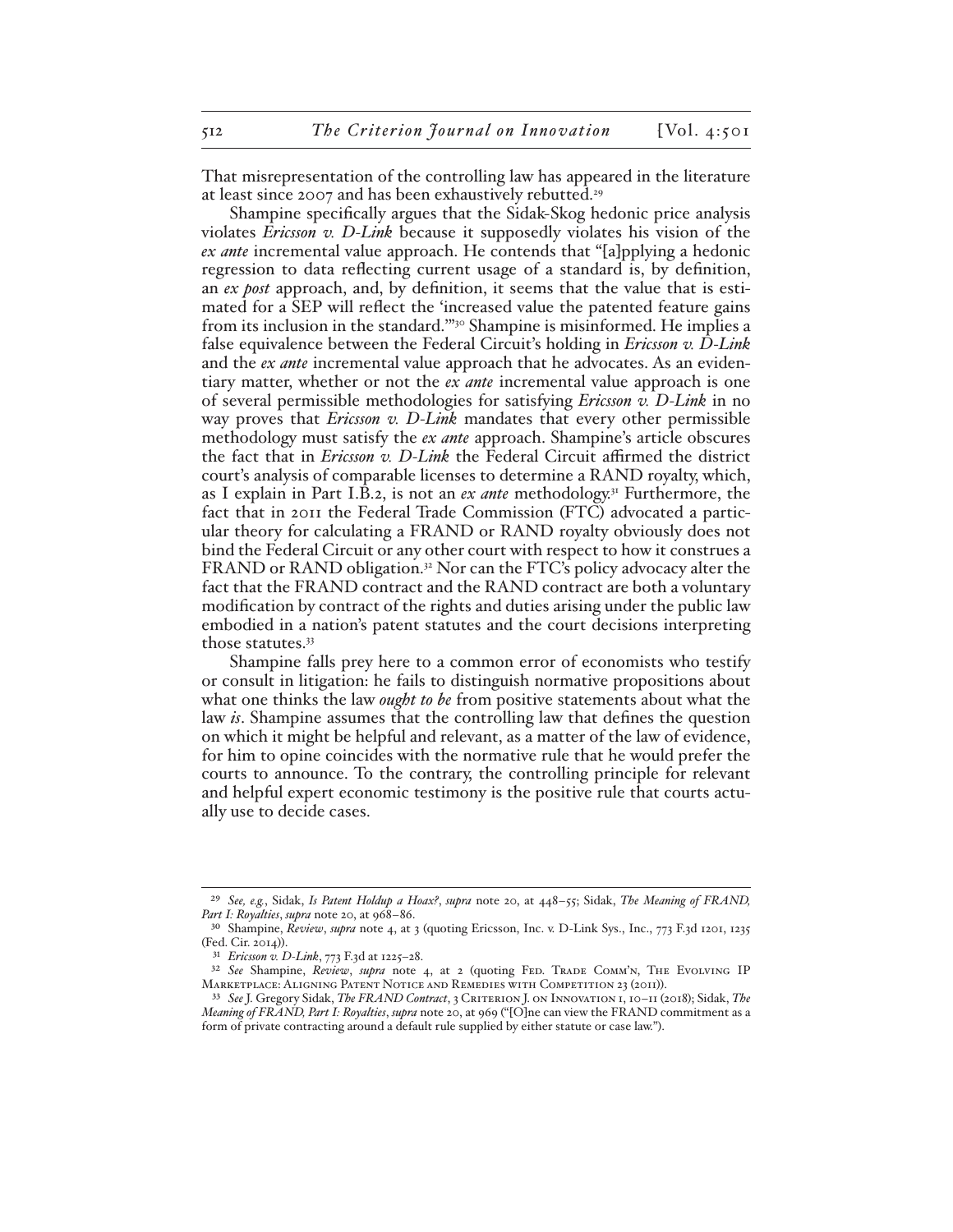# *2. Do Courts Even Explain the Relevance of the* Ex Ante *Incremental Value Approach to the Actual Calculation of a FRAND or RAND Royalty?*

Shampine's fidelity to the theoretical *ex ante* incremental value approach between patent holder and implementer on the eve of standard adoption leads him to dispute the reliability of hedonic price analysis on the grounds that it is not an *ex ante* methodology.34 But Shampine's argument, if valid, would prove too much.

Another methodology that courts have unquestionably recognized as reliable for calculating a FRAND or RAND royalty is the "top-down" approach, which first assumes that an aggregate level of royalties for the SEPs to a given standard is knowable and known and then divides that aggregate royalty among SEP holders on the basis of the worthiness of the SEP holder in question, which is approximated by indirect evidence such as portfolio quality in a technical sense, forward patent citations, participation in the standard development process, approved contributions to the standard, or some other indicator of technological leadership with respect to the standard in question. But does a court applying the top-down approach really synchronize *anything at all* to the moment immediately before standard adoption? (And, as an aside, when is a standard "set," since many standards go through continual updates?)

There are many different patents (and even more claims identified in those patents) relevant to many different aspects of a given standard. They are not all adopted into the standard simultaneously, and they do not all face the same extent or absence of competition from alternative technologies. It is common for judicial opinions in the United States that report the use of the top-down methodology by the finder of fact to have a prelude extolling the virtue of the *ex ante* incremental value methodology. Yet, it is rare—in the same sense that unicorn sightings are rare—to find a judicial opinion that walks through the mechanics of the top-down calculation and pinpoints precisely where in the arithmetic that calculation is synchronized to the moment immediately before standard adoption. Put differently, the anterior discussion of the *ex ante* incremental value methodology does no heavy lifting, if it does any lifting at all. Such discussions by courts are therefore necessarily dicta rather than the holding of the case.

If this *non sequitur* does not elicit a bit of intellectual embarrassment, consider now the same question with respect to comparable licenses, the analysis of which is clearly the preferred methodology of courts in setting FRAND or RAND royalties or determining whether an offered royalty for

<sup>34</sup> Shampine, *Review*, *supra* note 4, at 3 ("Applying a hedonic regression to data reflecting current usage of a standard is, by definition, an *ex post* approach, and, by definition, it seems that the value that is estimated for a SEP will reflect the 'increased value the patented feature gains from its inclusion in the standard.'") (quoting Ericsson, Inc. v. D-Link Sys., Inc., 773 F.3d 1201, 1235 (Fed. Cir. 2014)); *id.* ("[M]any of the academics, practitioners, and government officials cited by Sidak & Skog favor the *ex ante* approach and disagree with the *ex post* approach, as do I.").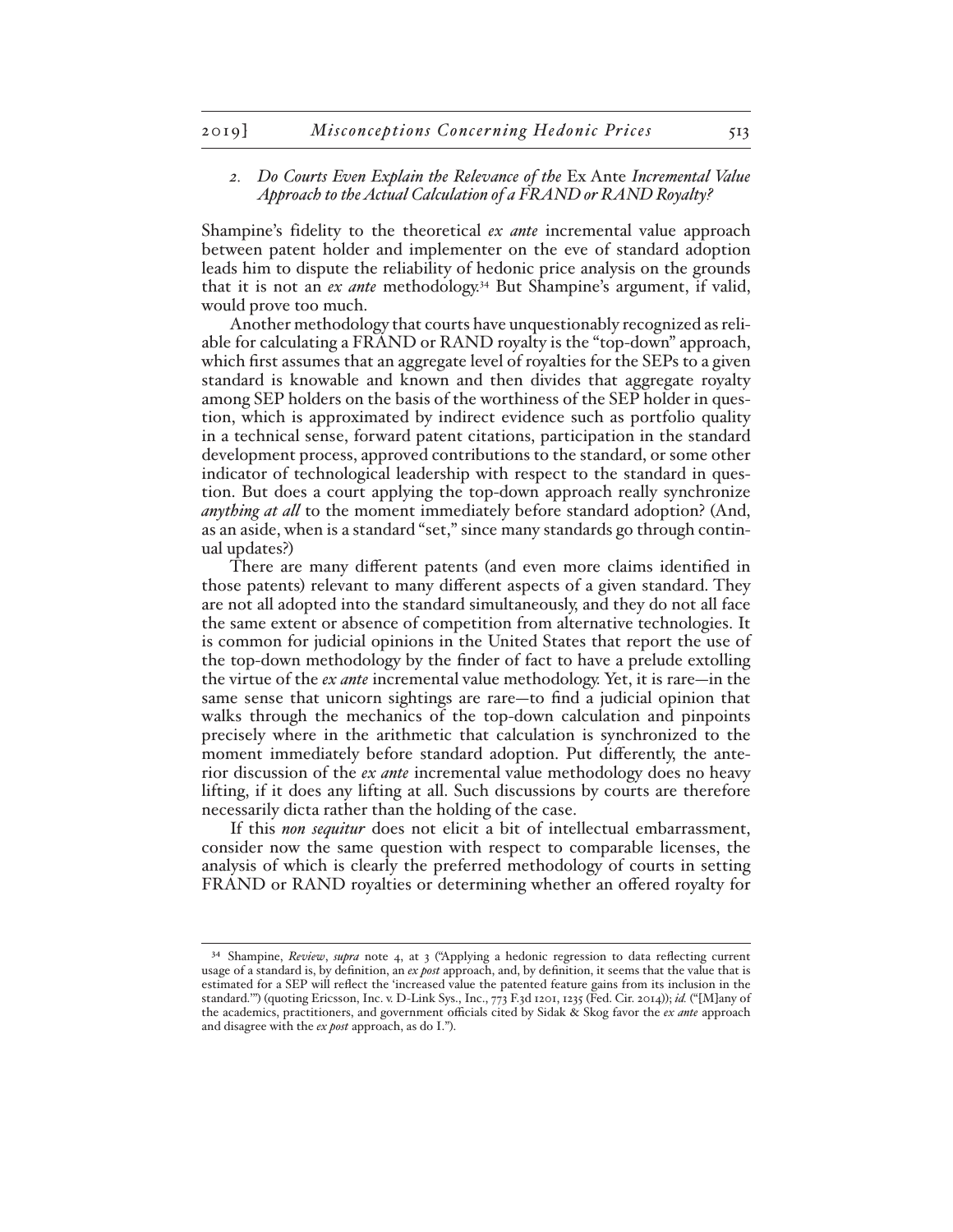the licensing of an SEP is FRAND or RAND.35 Again, in what precise manner does a comparable license into which the SEP holder has entered with a similarly situated third party (in the recent past, but necessarily *after* standard adoption) shed any light on an *ex ant*e hypothetical negotiation between the SEP holder and the implementer in question that would notionally transpire on the eve of standard adoption? Again, the analysis of comparable licenses that the finder of fact actually uses to calculate a royalty in a FRAND or RAND dispute does not rely in the least on an *ex ant*e hypothetical negotiation before standard adoption. And, of course, the practice of analyzing comparable licenses contains a heavy dose of autocorrelation. It is certainly not a typical practice for courts to trace (much less for courts to instruct juries to trace) back to the earliest comparable licenses to confirm that their terms were indeed predicated on what the parties agreed they would have found to be mutually acceptable terms on the eve of standard adoption.

Given that the two most common methodologies that courts have used so far in SEP disputes to calculate a FRAND or RAND royalty do not use any analytics from the theory motivating the *ex ante* incremental value approach, it is specious for Shampine to criticize the Sidak-Skog hedonic price analysis on the grounds that it also does not use any analytics from the *ex ante* incremental value theory.

# *3. Would Using the* Ex Ante *Incremental Value Approach Comply with the Requirements for Expert Testimony Under the Federal Rules of Evidence?*

Implementing the *ex ante* incremental value approach would typically require using hypothetical data that do not exist. At best, the *ex ante* incremental value approach would need to rely on data produced before the standard was set—such as data collected by conjoint analysis surveys, sales predictions, or other methods that all would be limited in their reliability by the issues common to any prediction. Thus, Shampine's preferred approach would require conjecturing about what competing technologies *might have been* available at the time of standard adoption; his approach would then require evaluating the degree to which the chosen technology was superior to the (conjectured) next-best competing technology (if any existed) that the SSO did not adopt.36 Expert economic testimony of that nature would likely be

<sup>35</sup> *See, e.g.*, Commonwealth Sci. & Indus. Research Org. v. Cisco Sys., Inc., 809 F.3d 1295, 1303–04 (Fed. Cir. 2015); Ericsson, Inc. v. D-Link Sys., Inc., 773 F.3d 1201, 1227–28 (Fed. Cir. 2014); Apple Inc. v. Motorola, Inc., 757 F.3d 1286, 1325 (Fed. Cir. 2014); Unwired Planet Int'l Ltd v. Huawei Techs. Co. [2017] EWHC (Pat) 2988 [169]–[170] (Eng.).

<sup>36</sup> *See* Alexander Galetovic, *Hedonic Prices, Patent Royalties, and the Theory of Value and Distribution: A Comment on Sidak and Skog*, 3 Criterion J. on Innovation 59, 64–65 (2018) ("It would be difficult to exaggerate the difference between, on the one hand, Sidak's and Skog's approach, which deduces the value of a technology from observed market transactions, and, on the other hand, valuation approaches that are based on unobserved hypotheticals."); *id.* at 70 ("Sidak and Skog make an important contribution, because they link technology valuation with actual and observable market transactions and prices. This sets them apart from authors that argue that courts should compare the new technology with a hypothetical technology that never existed and was seemingly discarded by the standard-setting organization.").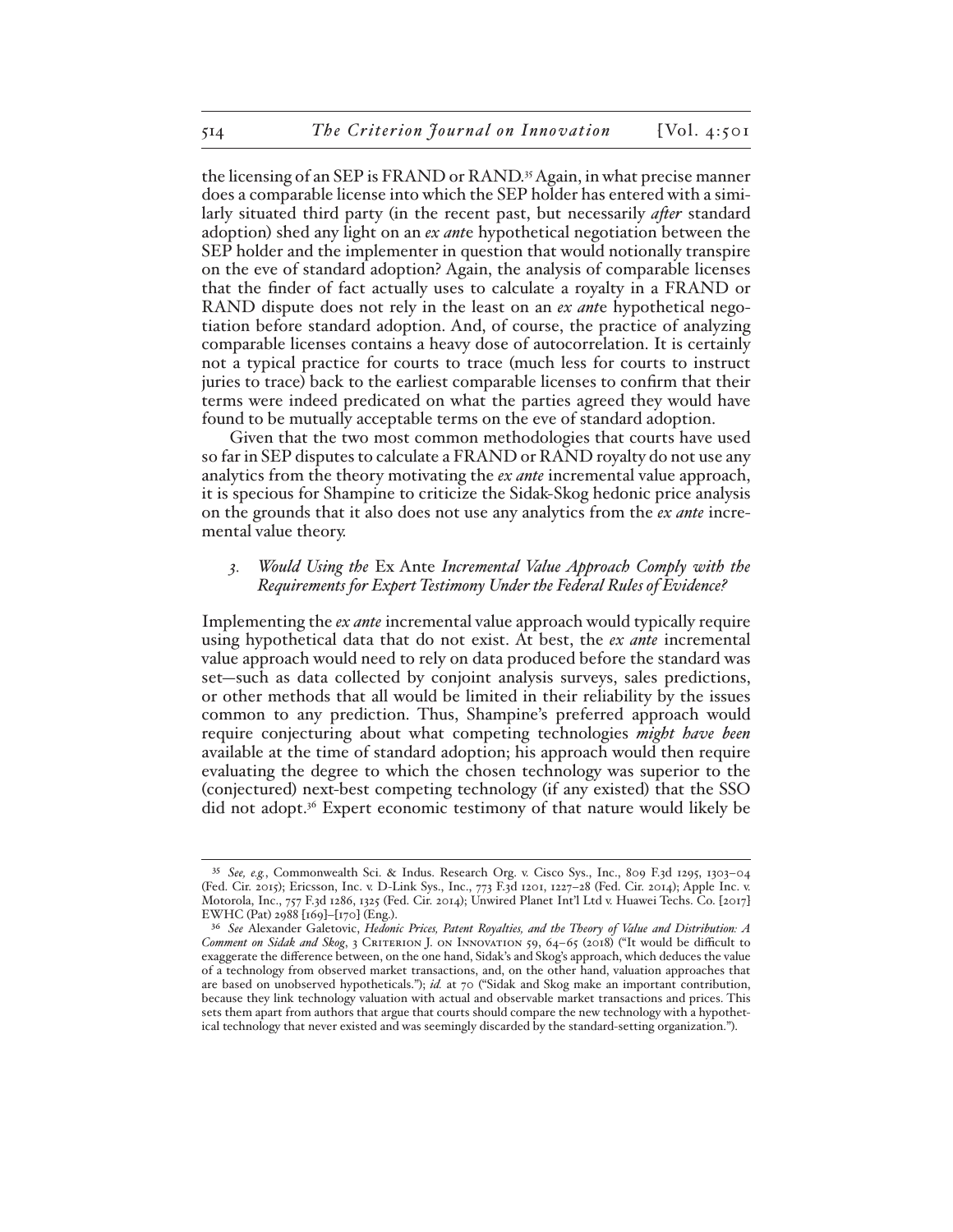impractical and unreliable. It would contain little serious economic analysis and a good deal of unverifiable prognostication by industry "futurists."

It is not clear how Shampine himself envisions using an *ex ante* incremental value approach to determine a FRAND or RAND royalty. In a 2013 article co-authored with Professor Dennis Carlton, Shampine advocates the use of an *ex ante* incremental value approach,<sup>37</sup> yet he acknowledges that "[*e*]*x ante* analyses based on the 'reasonable' principle can potentially eliminate hold-up, but, as a practical matter, may be costly, difficult to perform, and error-prone."38 Later in the same article, Shampine concedes that "[t]here may be circumstances in which performing an *ex ante* analysis is uncertain, making application of the reasonable principle difficult."39

It is telling that in the same year Shampine conspicuously declined to use an *ex ante* incremental value approach in expert economic testimony in a publicly reported decision in a FRAND dispute—the remand of the 613 Investigation before the International Trade Commission (ITC) in 2015, in which he testified on behalf of the alleged infringer (Nokia). The initial determination on remand in that investigation found:

Dr. Allan Shampine testified that he did not reach the conclusion that IDC [InterDigital Communications] had violated a FRAND commitment in this case; that he had concerns that there is holdup, and that if an exclusion order were granted that holdup was a grave concern. He goes on to admit he did not attempt to determine the value of the patents based on the method he would prefer, an "ex ante" value, and stated he did not attempt to assign a specific FRAND rate to them. He did not attempt to determine a specific ex ante FRAND rate for any IDC patent.40

In his cross-examination testimony at the remand hearing in the 613 Investigation, Shampine confirmed that he did not calculate the *ex ante* incremental value of the SEPs in suit:

Q. [Mr. Levin, Counsel to Complainant, InterDigital] Your witness statement discusses the concept of ex ante analysis of royalties; is that correct?

A. Yes.

Q. And you believe that an ex ante analysis is the proper way to determine if a royalty offer is consistent with FRAND; correct?

A. I think a FRAND rate should not include holdup, and that involves looking at the value—the incremental value of the patents prior to the standard being set. Then that's what an ex ante analysis is about.

<sup>37</sup> Dennis W. Carlton & Allan L. Shampine, *An Economic Interpretation of FRAND*, 9 J. COMPETITION L. & Econ. 531, 545 (2013).

<sup>38</sup> *Id.* at 531.

<sup>39</sup> *Id.* at 547.

<sup>40</sup> Initial Determination on Remand at 44–45, Certain 3G Mobile Handsets and Components Thereof, Inv. No. 337-TA-613 (USITC Apr. 27, 2015) (internal citations omitted).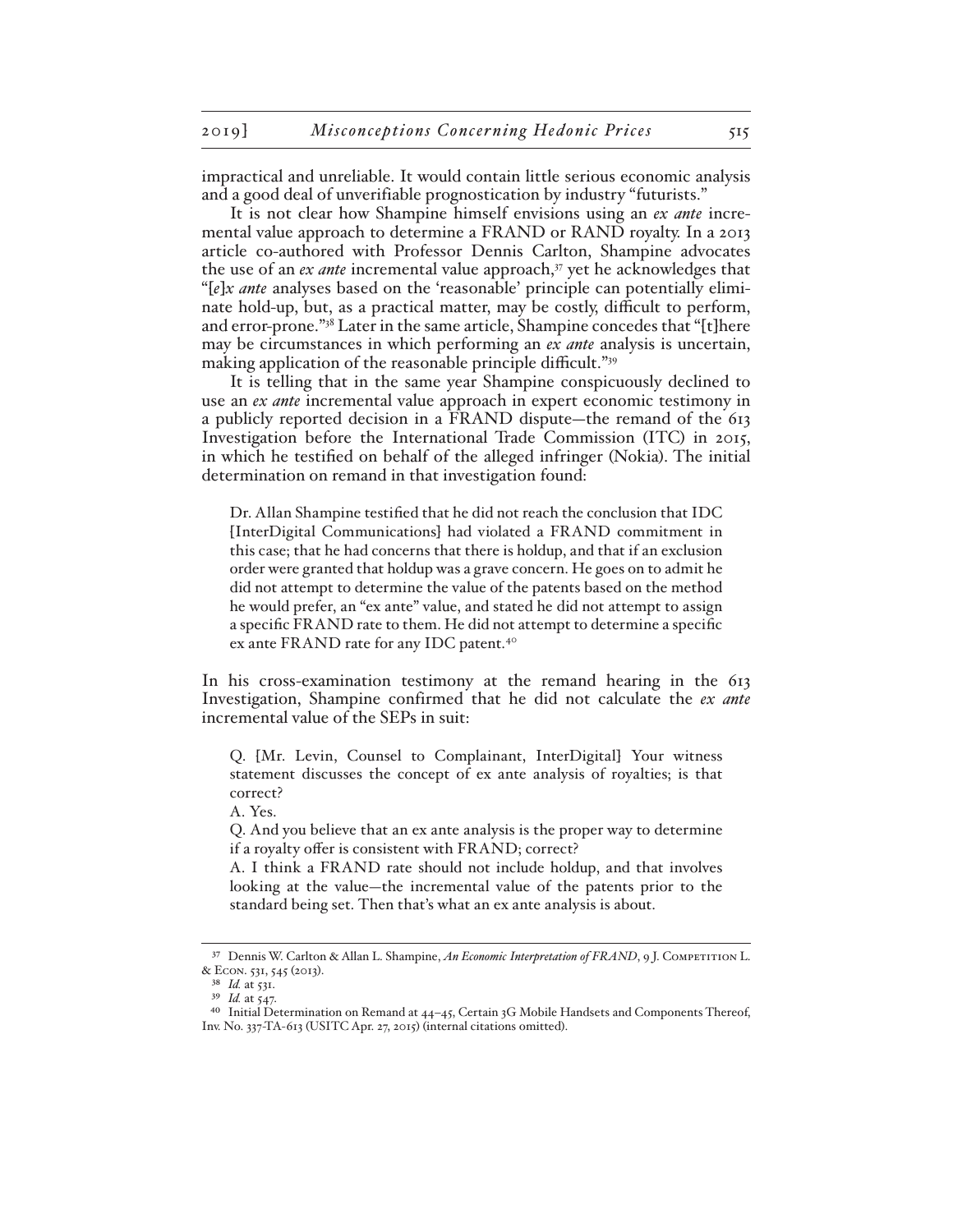Q. But you have not attempted to determine what the ex ante value is of the two asserted patents in this investigation; correct?

A. I've not attempted to assign a specific FRAND rate to them, no.

Q. And you've not attempted to determine a specific ex ante FRAND rate for any InterDigital patent, correct?

A. That's correct.

Q. Nor have you attempted to determine what an ex ante collective set of royalties would be for all of InterDigital's essential patents; correct? A. That is correct.41

Upon further cross examination by the ITC's staff attorney, Shampine again confirmed that he did not actually implement the *ex ante* incremental value approach, notwithstanding his testimony that it is the methodology that one should use to confirm that a royalty offer is legitimately FRAND:

Q. [Lisa Murray, Office of Unfair Import Investigation] You testified earlier that you favor an ex ante framework in which a reasonable royalty can be defined as no more than the ex ante royalty that would have been negotiated before the patented technology was implemented in the standard; is that right?

A. That's correct.

Q. Now, if a technology is adopted into a standard, that tends to indicate that there was some consensus that that technology was better than any alternatives in some way or another; correct?

A. That's a frequent inference made, yes.

Q. So then wouldn't the ex ante value of such a patent be relatively high in any event?

A. No, that doesn't follow.

Q. It doesn't follow that if the patent was—or the technology in the patent was better than the alternatives, that the value of the patent would be high? A. No, it doesn't. As an example, some standards specify a particular head for an attachment that has to be used, and that's often essentially [an] arbitrary decision, doesn't make any real difference. Now, they can pick one and maybe it's marginally better. But the fact that something is included doesn't mean that it has any great economic significance. . . . Sometimes there may be no incremental value. I'd agree as a general proposition the fact that it gets included probably means it's at least marginally better

<sup>41</sup> Open Sessions Hearing Transcript at 532:18–533:14, Certain 3G Mobile Handsets and Components Thereof, Inv. No. 337-TA-613 (USITC Jan. 28, 2015) (testimony of Dr. Allan Shampine) [hereinafter Shampine 613 Investigation Testimony]. The attorney tendering Shampine for cross examination was David C. Giardina of Sidley Austin, counsel for Nokia, who subsequently was counsel to SK hynix in the 1023 Investigation, in which I gave expert testimony relying on the hedonic price model that Skog and I subsequently discussed in *Hedonic Prices and Patent Royalties*, *supra* note 2. Giardina took my deposition in the 1023 Investigation in April 2017 and cross examined me about hedonic price analysis in July 2019 during the hearing in the 1089 Investigation, which resulted from a second complaint that Netlist filed against SK hynix.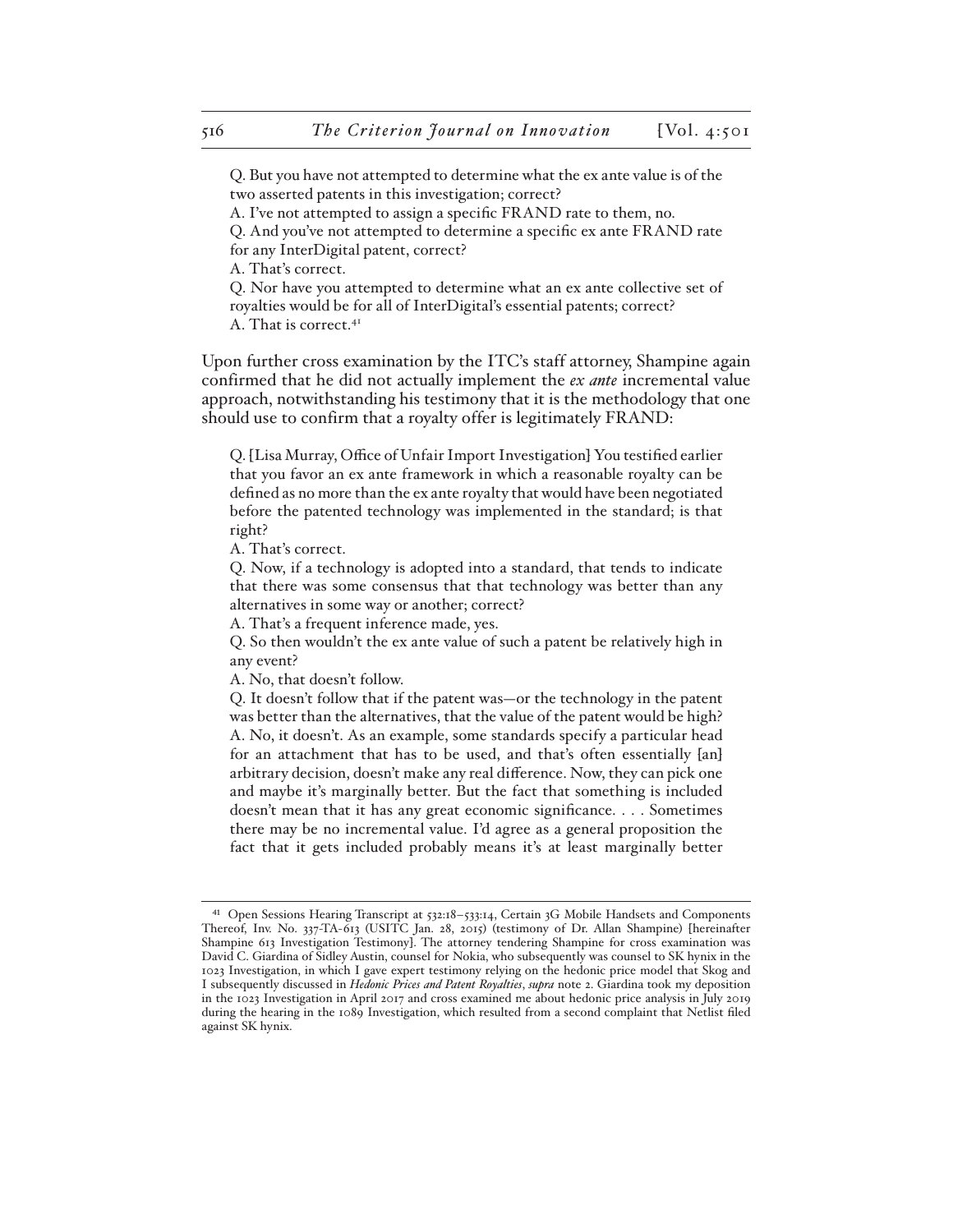than the alternatives. But my experience is that frequently it's a very small differential.

Q. So is it your testimony, then, that there could be some patents adopted in the standard for some reason that had an ex ante value of zero?

A. Sure, it's possible. Again, my expectation is that usually you'd expect there to have [sic] at least some positive marginal value. And it's certainly possible that some of them are really fundamental. It is absolutely possible that there just aren't any good alternatives and that the patent is for something that's truly fundamental, that you really need in the standard, that does something really important. And if that's the case, then the ex ante value is going to be really high, there's no real concern about holdup then because there weren't any alternatives. So it can go both ways.<sup>42</sup>

If Shampine does not undertake the *ex ante* incremental value approach *when actually testifying about a FRAND or RAND royalty*, then his discussion of the *ex ante* hypothetical negotiation is merely window dressing for a methodology that necessarily relies on information that postdates the moment of standard adoption.

Rule 403 of the Federal Rules of Evidence authorizes a federal judge to exclude evidence "if its probative value is substantially outweighed by a danger of . . . unfair prejudice, confusing the issues, [or] misleading the jury."43 Expert economic testimony that does not satisfy basic standards of intellectual rigor could fall within this general exception to admissibility. Hypothetical conjectures about hypothetical data would not constitute useful economic evidence for the court and could very conceivably confuse the jury. In contrast, the Sidak-Skog hedonic analysis will be more useful, reliable, and probative for the finder of fact. It should not be a close call under Rule 403 for a court to favor one expert's use of actual data that postdate the standard's adoption over the opposing expert's use of hypothetical, nonexistent data that supposedly predate the standard's adoption. Adopting Shampine's recommendation would produce a less reliable evidentiary basis because it would fundamentally compromise the epistemological inquiry by ceding to noneconomists the task of conjecturing about consumer demand.

# II. Using Hedonic Price Analysis to Calculate a FRAND or RAND Royalty

An empirically robust hedonic price model requires the use of *ex post* sales data. However, as I explained in my 2017 article with Skog, and as I explain below, even using *ex post* data, the Sidak-Skog hedonic price model still manages to separate the incremental value of the patented technology from the underlying value of standardization. Thus, the model complies faithfully with the Federal Circuit's ruling in *Ericsson v. D-Link* that a FRAND

<sup>42</sup> Shampine 613 Investigation Testimony, *supra* note 41, at 573:6–575:5.

<sup>&</sup>lt;sup>43</sup> FED. R. EVID. 403.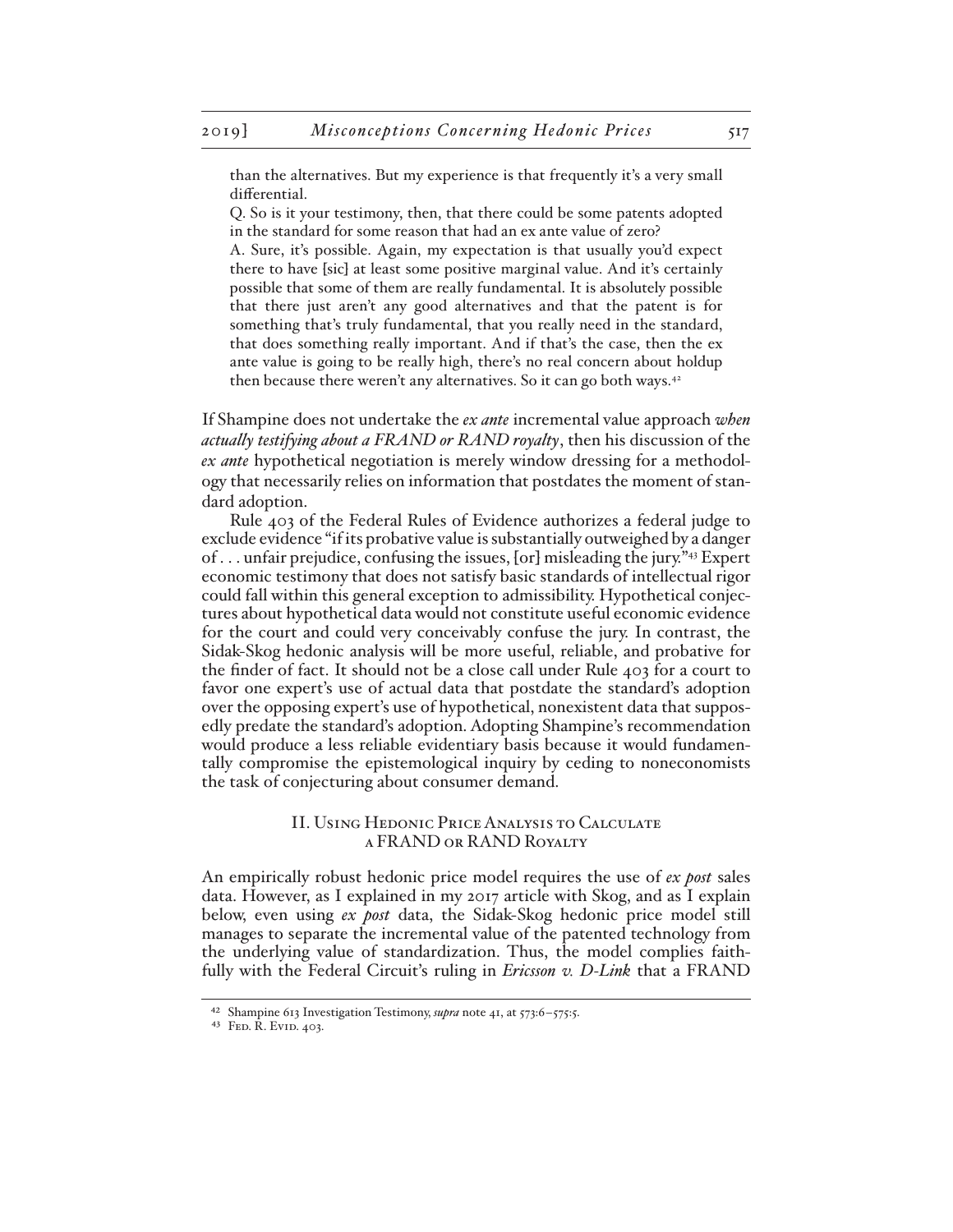or RAND royalty for an SEP (or for a portfolio of SEPs) cannot include the portion of value attributable to the patented technology solely by virtue of its inclusion into the standard. To my knowledge, my use of a hedonic price model to compute a RAND royalty in expert economic testimony in the ITC's 1023 Investigation in 2017 (on which my 2017 article with Skog is based) was the first reported application of hedonic price modeling to the calculation of a FRAND or RAND royalty.

# *A. Is It Epistemologically Feasible to Use Hedonic Price Analysis to Simulate an*  Ex Ante *Hypothetical Negotiation of a FRAND or RAND Royalty?*

Although Shampine stops short of saying it explicitly, his intimation to any sophisticated reader is that hedonic price analysis should fail a *Daubert* challenge in a FRAND or RAND dispute tried before a jury. "The bottom line," he contends, "seems to be that hedonic price analyses can certainly be used under a variety of frameworks, but practitioners should be particularly cautious about how they implement them in RAND cases, as following the Sidak & Skog approach may open the practitioner to charges that the particular implementation (e.g., using *ex post* data that include the value from standardization) is fundamentally inconsistent with the *ex ante* framework."44 If the subtlety is not obvious enough, the penultimate sentence of Shampine's article presents the opinion that any counsel seeking to exclude hedonic price analysis on a *Daubert* motion in a FRAND or RAND dispute tried before a jury will quote:

Although Sidak & Skog should be applauded for grappling with how to apply hedonic analysis in light of *Ericsson v. D-Link*, they do not address how it might be used in the commonly advocated *ex ante* framework, and their claims that they have resolved the problem of isolating the value of the standard in their *ex post* framework are not persuasive to this reviewer.45

Shampine's two major conclusions are wrong, if not also irrelevant. The possibility that good-faith differences of opinion will arise on complex and consequential evidentiary questions is merely one reason why the courts resort to evidentiary burdens of proof, as well as rules limiting the admissibility of evidence lacking probative value. In this case, it is irrelevant (for the reasons already explained in Part I) that the Sidak-Skog hedonic price analysis does not seek to implement the *ex ante* hypothetical negotiation approach, since that approach is not actually a "test" or "rule" that courts apply in practice to identify a FRAND or RAND royalty. That narrative is at most a hortatory *amuse-bouche* before the court gets down to the nitty gritty of making sense of the more limited universe of hard evidence that actually exists and that must

<sup>44</sup> Shampine, *Review*, *supra* note 4, at 3–4.

<sup>45</sup> *Id.* at 6.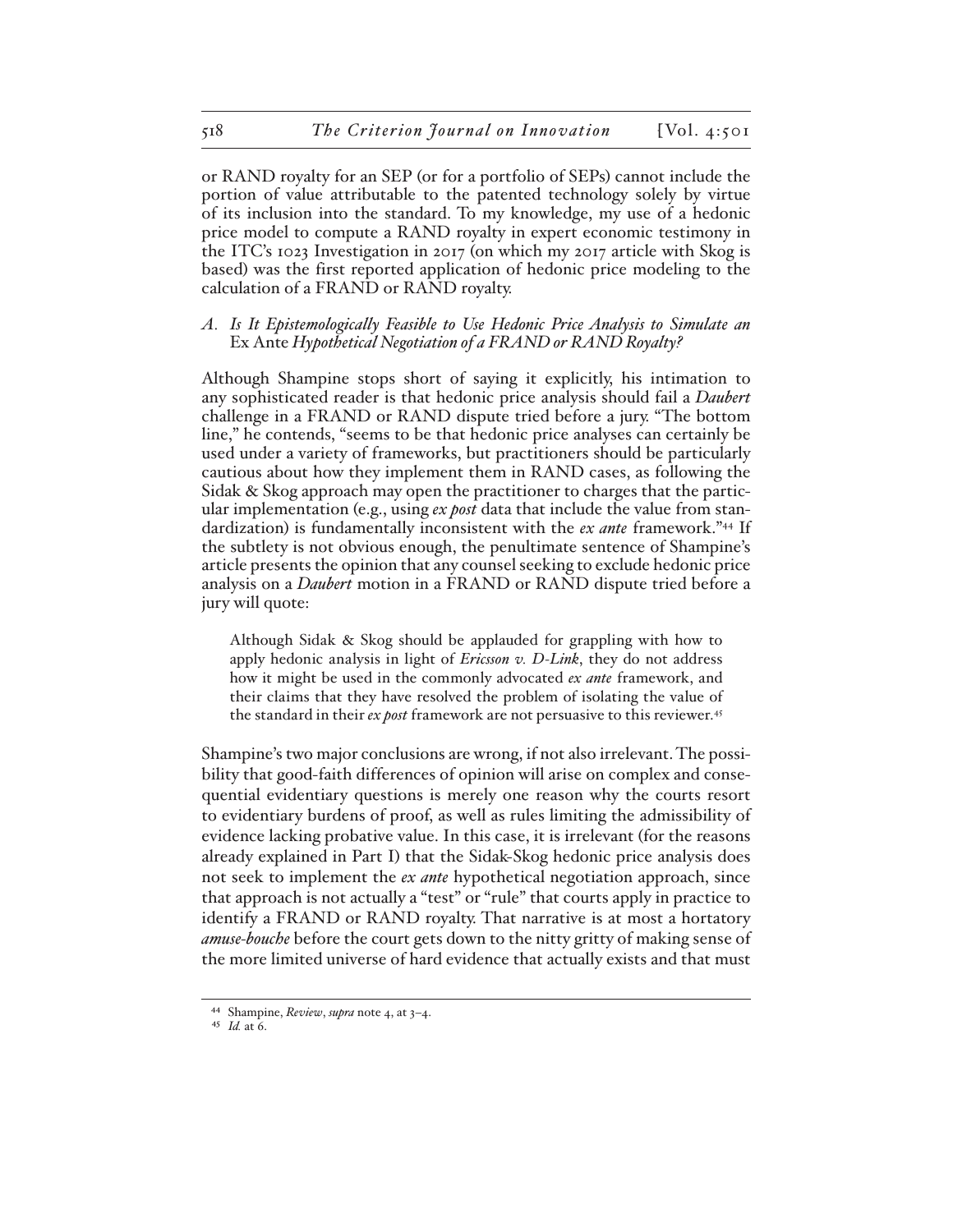in all its imperfections form the basis for the court's conclusions of fact and law in the real world.

Shampine implies that it would indeed be possible to conduct a hedonic price analysis on an *ex ante* basis. He seems to believe that one could find reliable price data necessary for hedonic regression analysis as of the eve of standard adoption, before the product practicing the standard had even come into existence and, therefore, before there were any market transactions to observe.46 Shampine is wrong. Actual prices with which to perform hedonic price analysis do not exist *ex ante*. He suggests that "a practitioner could look at how people valued particular characteristics prior to the standard being set, and then evaluate the incremental contribution of the patented technology to those characteristics relative to alternatives that might have been included in the standard."47 According to Shampine, to perform such analysis, one could use "actual sales data (hedonic analysis) or survey data (conjoint analysis, which Sidak & Skog mention is also used in patent litigation and which relies on similar statistical techniques to hedonic analysis).<sup>"48</sup> To the contrary, the "actual sales data" that Shampine describes are nonexistent, such that this portion of his critique and recommendations is a dead end.

Shampine's recommendation to rely on conjoint analysis to infer consumer valuations of product features before standard adoption is misguided. It is in my opinion so speculative as to be devoid of probative value. A consumer's answer to hypothetical survey questions intended to elicit a revealed preference is not remotely a substitute for actual price data arising from consumption decisions that occurred in fact. The epistemological difference between Shampine's conjoint analysis proposal and the Sidak-Skog hedonic price analysis is captured in a familiar adage: "Put your money where your mouth is." Hedonic price analysis does so, because it is predicated on prices observed in actual market transactions; conjoint analysis does not, and it would become only more tenuous if conducted, as Shampine recommends, before the standard is adopted.

Shampine's belief that *ex ante* conjoint analysis is feasible recalls a much deeper question in economic theory concerning innovation and consumer demand: do consumers or producers decide, in the first instance, which goods producers shall supply? In 1921, Frank Knight, the great University of

<sup>46</sup> *Id.* at 5 ("In the RAND context, . . . use of an explicitly *ex post* approach to hedonic analysis raises tricky questions as to how the value of standardization can be separated out, since that value is part of the total value being estimated. Applying hedonic analysis in an *ex ante* framework can address this problem, but practitioners should exercise caution when applying hedonic analysis in an *ex post* framework and be prepared to defend their approach.").

<sup>47</sup> *Id.* at 3.

<sup>48</sup> *Id.* I do not understand why Shampine would say that the statistical techniques used to analyze data from conjoint surveys are similar to the econometric techniques used to perform hedonic price analysis. The fact that the two methodologies both use multiple regression analysis is not saying much. In any event, Skog and I have shown how the analysis in our 2017 article can be enhanced through the use of machine-learning techniques. *See* J. Gregory Sidak & Jeremy O. Skog, *Hedonic Prices and Patent Royalties: Epilogue*, 4 Criterion J. on Innovation 401 (2019) (examining whether the specification of the 2017 Sidak-Skog hedonic price model for memory modules is robust to an objective variable-selection methodology based on a machine-learning algorithm—the least absolute shrinkage and selection operator (LASSO) regression).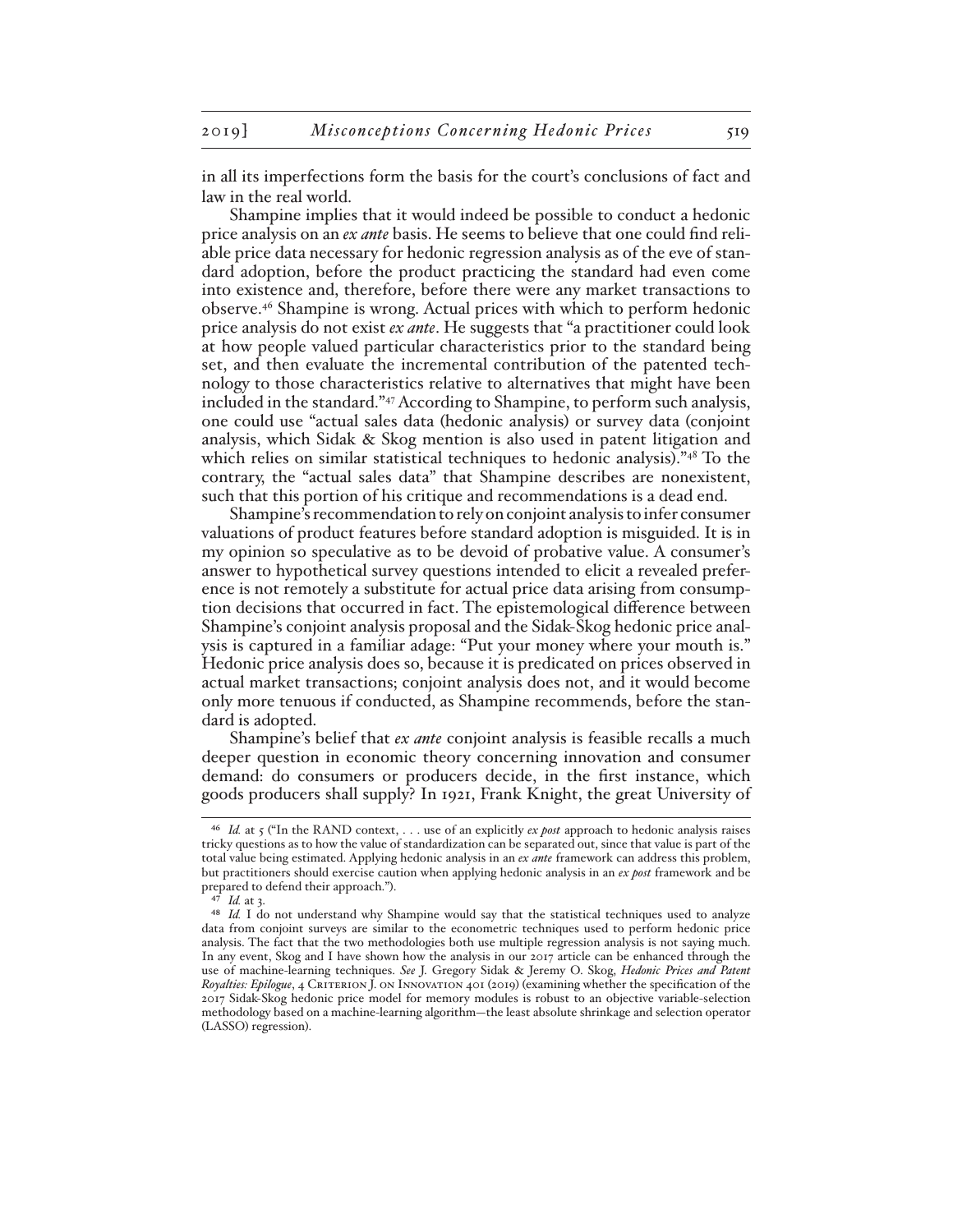Chicago price theorist, argued that producers are better able than consumers to anticipate future consumer preferences. He posed the problem of revelation of consumer preferences as follows: "The essence of organized economic activity is the production by certain persons of goods which will be used to satisfy the wants of other persons. The first question which arises then is, which of these groups in any particular case, producers or consumers, shall do the foreseeing as to the future wants to be satisfied."49 Knight did not believe that consumers communicate their preferences clearly to producers. Rather, he reasoned that, "[a]t first sight it would appear that the consumer should be in a better position to anticipate his own wants than the producer to anticipate them for him, but we notice at once that this is not what takes place. The primary phase of economic organization is the production of goods for a general market, not upon direct order of the consumer."50 If one accepts Knight's reasoning, then consumers answering a conjoint survey cannot be expected to know the value of product features that do not yet exist and are not yet consumed. Nor can one expect those consumers to understand (and make tradeoffs about) the relative merits of different technologies that might enable those product features.

There is a commonsense confirmation of this conclusion in the very practical way that courts and other tribunals try patent disputes. It is routine in patent-infringement investigations at the ITC for the administrative law judge (if not also a judge in federal district court) to review a tutorial from the parties on the disputed technology.<sup>51</sup> In federal district court, the judge—not a lay jury of consumers—decides claim construction in a *Markman* hearing.<sup>52</sup> If so much close study is required for a judge to preside competently over an SEP dispute, it is fanciful for Shampine to argue that hedonic price analysis would be reliable *if* it used data derived from subjecting consumers on the eve of standard adoption to a conjoint analysis survey designed to reveal their preferences for the various features of a product that does not yet exist.

Moreover, the reliability of consumer valuations of a product's features on the eve of standard adoption is likely to be inversely related to the magnitude of the technological contribution of the new standard over its predecessor. The more revolutionary the innovation enabled by the standard, the harder it would be for consumers to know *ex ante*, on the eve of standard adoption, how much they would value the features that the revolutionary technology will enable. One would expect that SSOs aspire to achieve revolutionary advances in product functionalities, not trifling ones. Consequently, we should expect it to be the rule rather than the exception under Shampine's proposal that the data from a conjoint survey conducted on the eve of standard adoption

<sup>&</sup>lt;sup>49</sup> FRANK KNIGHT, RISK, UNCERTAINTY AND PROFIT 240 (Houghton Mifflin 1921).

<sup>50</sup> *Id.* I was first struck by this insightful passage by Knight when I was critiquing an antitrust rule to constrain software integration that Lawrence Lessig had proposed during the *Microsoft* case. *See* J. Gregory Sidak, *An Antitrust Rule for Software Integration*, 18 YALE J. ON REG. 1, 65-66 (2001).

<sup>51</sup> *See, e.g.*, Open Session Hearing Transcript at 14:14–23:4, Certain Memory Modules and Components Thereof and Products Containing the Same, Inv. No. 337-TA-1023 (USITC May 8, 2017).

<sup>52</sup> *See, e.g.*, Memorandum Opinion and Order, Wi-LAN, Inc. v. HTC Corp., No. 2:11-cv-68-JRG (E.D. Tex. Mar. 25, 2013).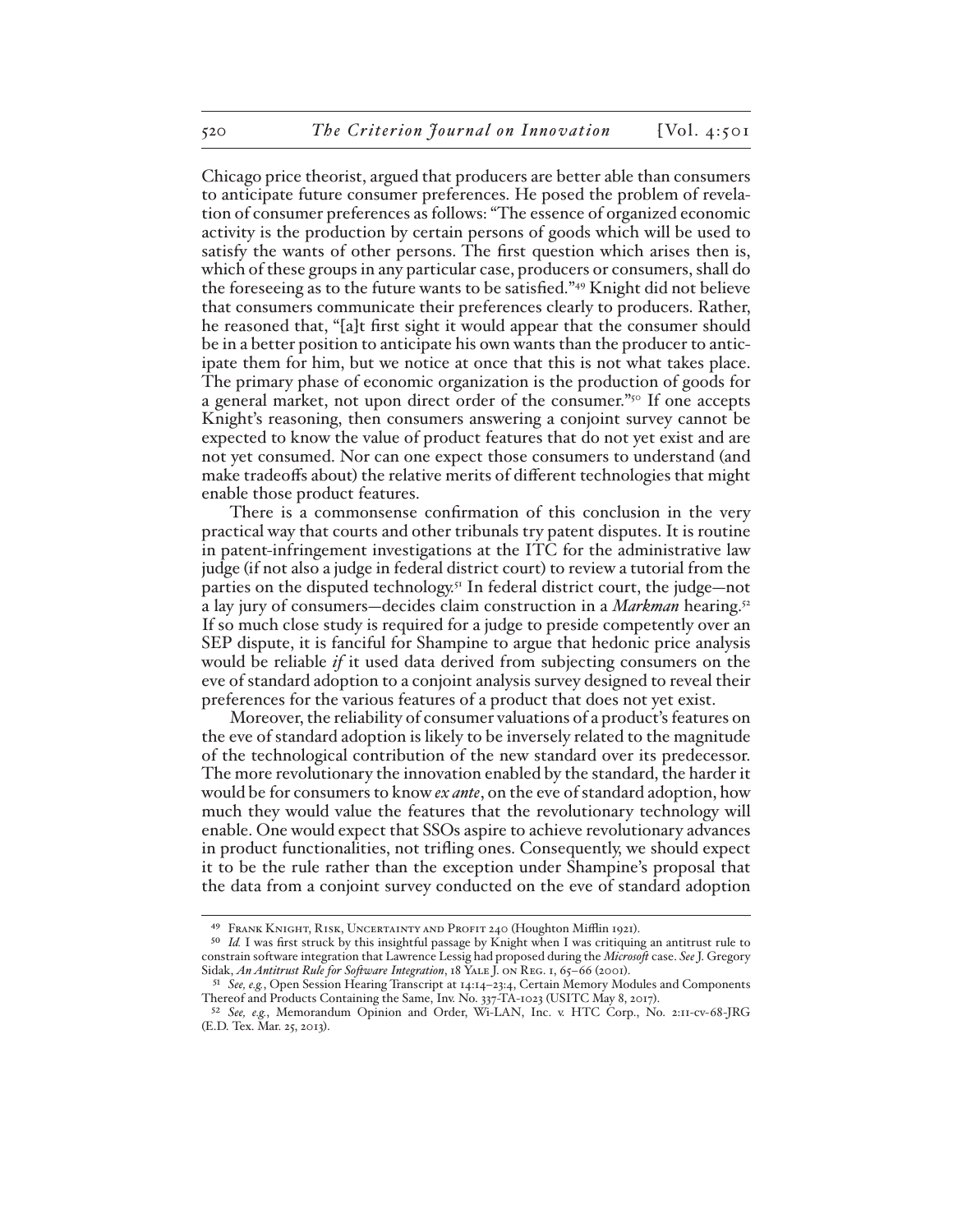will be an unreliable basis on which to predicate expert economic opinions about the value of a given standard or the value of the patented features of a multicomponent product that practices that standard.

# *B. Does the Sidak-Skog Hedonic Price Model for LRDIMMs Successfully Exclude the Value from Standardization?*

Shampine contends that that Sidak-Skog hedonic price analysis does not necessarily separate the value of the patents from the value that they acquire from being included in the LRDIMM standard, or "the value of standardization."53 I disagree. The Federal Circuit emphasized in *Ericsson v. D-Link* that a FRAND royalty "must be premised on the value of the patented feature, not any value added by the standard's adoption of the patented technology."<sup>54</sup> Identifying and isolating the value of a product's features is precisely the aim of hedonic price analysis.

#### *1. Isolating the Value of Standardization by Comparing Competing Standards*

To address Shampine's contention, one must identify precisely what constitutes the value of standardization. As I have previously written, the value of standardization can be reduced to two components: (1) a reduction in transaction costs for implementers of the standard and for SEP holders and (2) the network effects generated by interoperability between standard-compliant products.<sup>55</sup> I isolate this increment of value by comparing the difference in value between competing (and evolving) standards. As Shampine observes, one must identify how the value of the standard is calculated, which will be a fact-intensive inquiry.<sup>56</sup>

Standardization enables a reduction in transaction costs by replacing a series of otherwise bilateral bargaining relationships with multilateral bargaining (regarding standardization, though not pricing), and it allows implementers of the standard to gain the benefits of cross-brand network effects. Shampine considers it unlikely that competing standards will typically be observable: "It is . . . not clear how a practitioner is to select the 'next-best' standard."57 He then elaborates: "Sidak & Skog note that correct selection of the 'next-best' standard is important to their methodology, but it is unclear what constitutes a 'next-best' standard or how the practitioner is to measure whatever metric is being used to make that decision."58 Such helplessness in the face of a down-to-earth empirical question would, if taken seriously, also doom Shampine's prescription that we compare, under the *ex ante* hypothetical negotiation, the alternative technologies extant on

<sup>53</sup> Shampine, *Review*, *supra* note 4, at 4.

<sup>54</sup> Ericsson, Inc. v. D-Link Sys., Inc., 773 F.3d 1201, 1232 (Fed. Cir. 2014).

<sup>55</sup> J. Gregory Sidak, *The Value of a Standard Versus the Value of Standardization*, 68 Baylor L. Rev. 59, 60 (2016).

<sup>56</sup> Shampine, *Review*, *supra* note 4, at 4.

<sup>57</sup> *Id.*

<sup>58</sup> *Id*. at 4 n.15.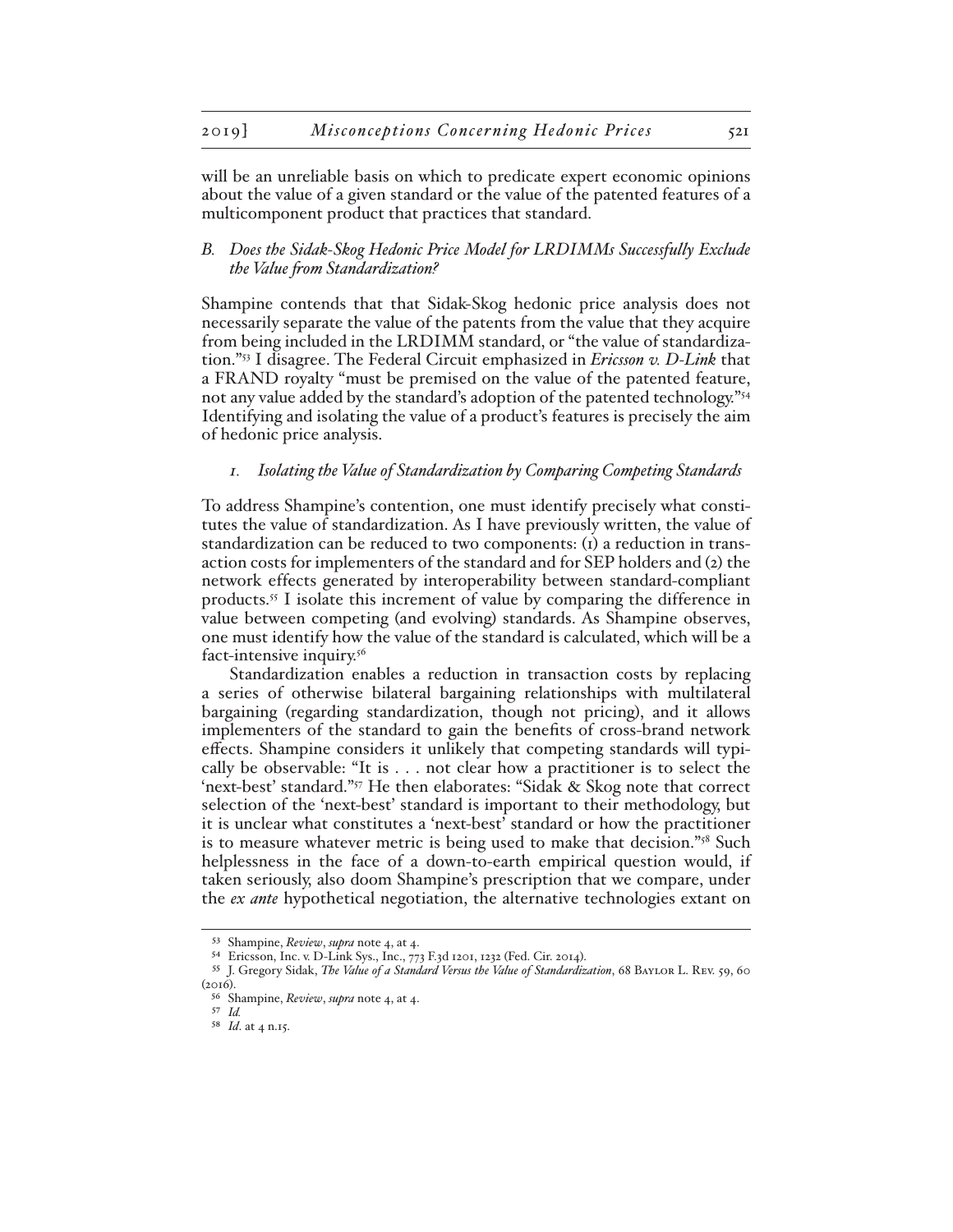the eve of standard adoption. Yet, Shampine expresses no concern that *that* question defies analysis. Why should it be nearly impossible to identify the next-best standard, yet thoroughly feasible to identify the next-best technology for a given portion of a given standard?

In short, I reject Shampine's opinion that it is too difficult to identify competing standards so as to implement the Federal Circuit's directive in *Ericsson v. D-Link*. Many of the standards currently practiced are next-generation versions of a previous standard. For example, many of the firms that participated in 4G standardization for mobile communication previously participated in 3G and 2G standardization.<sup>59</sup>

Although the value of standardization *could* vary as standards evolve, that need not be the case. For example, the network effects generated by standardized 3G mobile communication are likely similar to those generated by subsequent standards, as many countries in the world reached 100 percent or greater penetration of the mobile market with  $3G$  devices.<sup>60</sup> Similarly, although 4G products enable more advanced device usage, that value can be attributed to the underlying technologies incorporated into the standard. The value of standardization is not the value of those technologies, but rather the cost savings to parties participating in incorporating those technologies into standardized products. The cost savings, realized through reduced transaction costs for implementers, are a function of the number of participants in the standardization process. In the absence of solid evidence that this number has increased from previous standards, it is sound on economic grounds for the finder of fact to presume that the value of standardization has not increased over time.

Furthermore, from the perspective of economic theory, the continual development of new standards for a given functionality most likely arises from the incentive to (1) incorporate new technological advancements that the original standard could not support or (2) resolve technological snags in the prior standard. Participants in standard setting that value only interoperability would have no incentive to create any new standard beyond the original standard that first achieved that interoperability. In other words, once the original standard for a given functionality is adopted, there is little additional benefit from interoperability that standard-setting participants can enable by developing a new iteration of that standard. Any increase in the value that firms and consumers derive from a new iteration of a standard is most likely driven by the advancement in technologies underlying the standard, not an increase in the value of standardization. Consequently, it is reasonable to believe that, by comparing the value of competing standards, a hedonic price analysis excludes the value of standardization from the value of the standardized technologies.

<sup>59</sup> *See* Sidak, *The Value of a Standard Versus the Value of Standardization*, *supra* note 55, at 68–69.

<sup>60</sup> See Mobile Cellular Subscriptions (Per 100 People), WORLD BANK, https://data.worldbank.org/indicator/ IT.CEL.SETS.P2.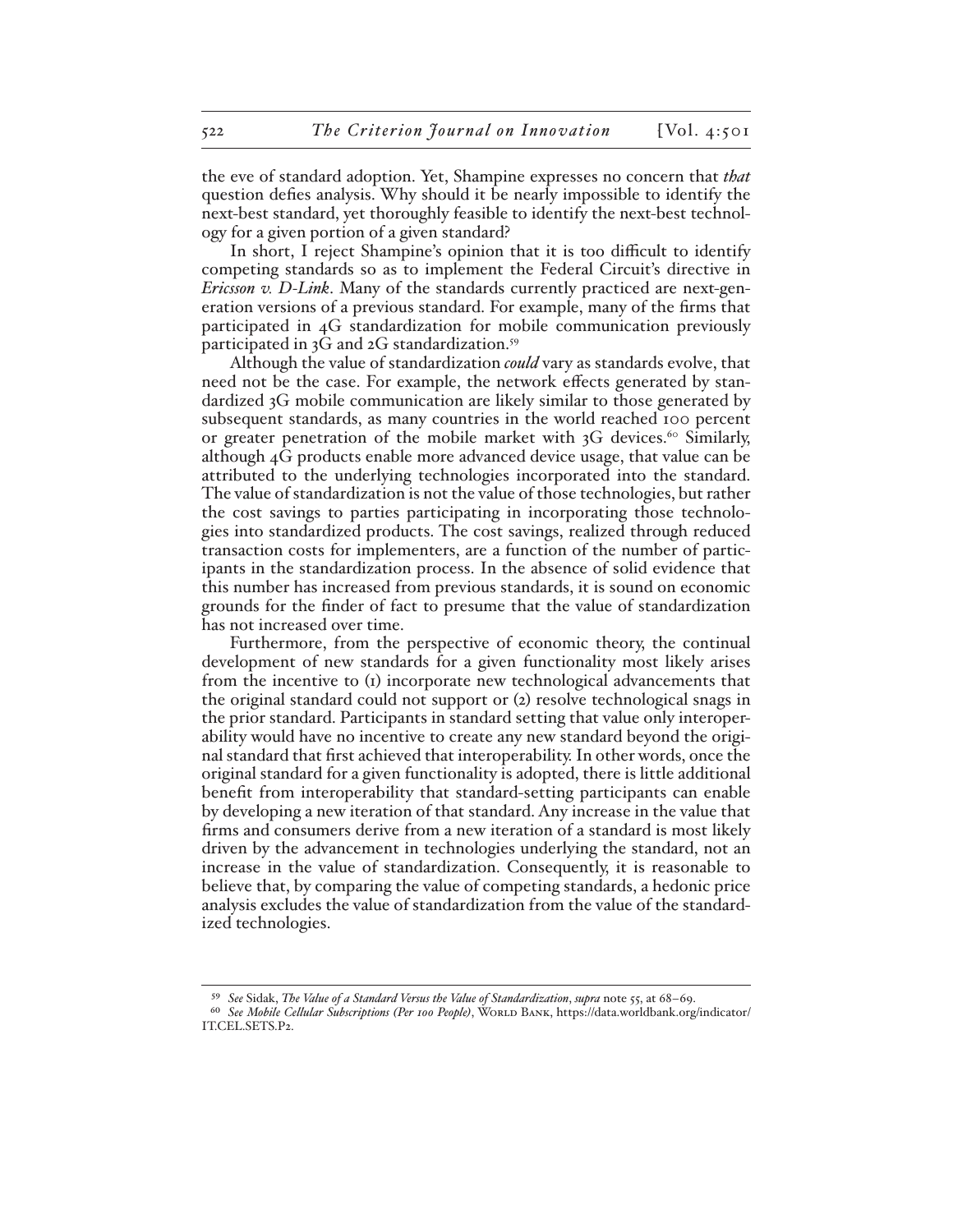Although Shampine questions the assumption that the value of standardization remains constant,<sup>61</sup> he does not present any evidence to support his skepticism. In other words, one should first ask: why, as a matter of first principles of economics, should we expect the value of standardization *not* to be constant as a first approximation? Second, one should advance theoretical and empirical argumentation that the value of the standard is constant over the period of time to be examined. Skog and I put forward such argumentation in our 2017 article, as I did above in this article. The burden of proof now properly shifts to those, including Shampine, who would dispute this proposition. Shampine fails to carry that burden. Instead, he calls the Sidak-Skog analysis "not persuasive to this reviewer."62 Thus, he obscures the question of who at this stage in the intellectual debate bears the burden of proving what to whom.

### *2. Shampine's Other Criticisms of the Sidak-Skog Hedonic Price Model Are Wrong*

Shampine further contends that "it is not so clear that the difference between what people are paying for [competing standards] is entirely attributable to the inherent value of the different technologies in the more highly valued standard."63 However, a hedonic regression does not measure what people pay for patented *technologies*. Instead, it measures what people pay for measurable *product features*, which, Shampine observes, often will not be *entirely* attributable to patented technologies. A product's features could include value from unpatented technologies (including expired patents) or firm-specific implementation technologies, and an expert economic witness should account for that possibility. However, an effort to apportion the value of a feature to SEPs, non-SEPs, or potential public-domain technologies can be conducted *after* the value of that feature has been identified, as Skog and I did in our  $2017$  article. $64$ 

In general, it is not a legitimate criticism of the hedonic price model to quibble over which patents should or should not have been included among the universe of patents for the purpose of apportionment. That is a style of advocacy that would apply to any methodology for valuing patents (including the comparable license approach and the top-down approach). Because the hedonic price methodology is replicable, that kind of criticism is highly suspect. In litigation, the opposing party, which possesses access to both confidential and nonconfidential information, can replicate the results or produce variations on the results in an attempt to cast doubt on the reliability of the analysis. In my experience, when opposing counsel tries to impeach

<sup>61</sup> Shampine, *Review*, *supra* note 4, at 4 ("Why should the value of standardization be identical for the two standards?").

<sup>62</sup> *Id*. at 6.

<sup>63</sup> *Id.* at 4.

<sup>64</sup> Sidak & Skog, *Hedonic Prices and Patent Royalties*, *supra* note 2, at 653–56.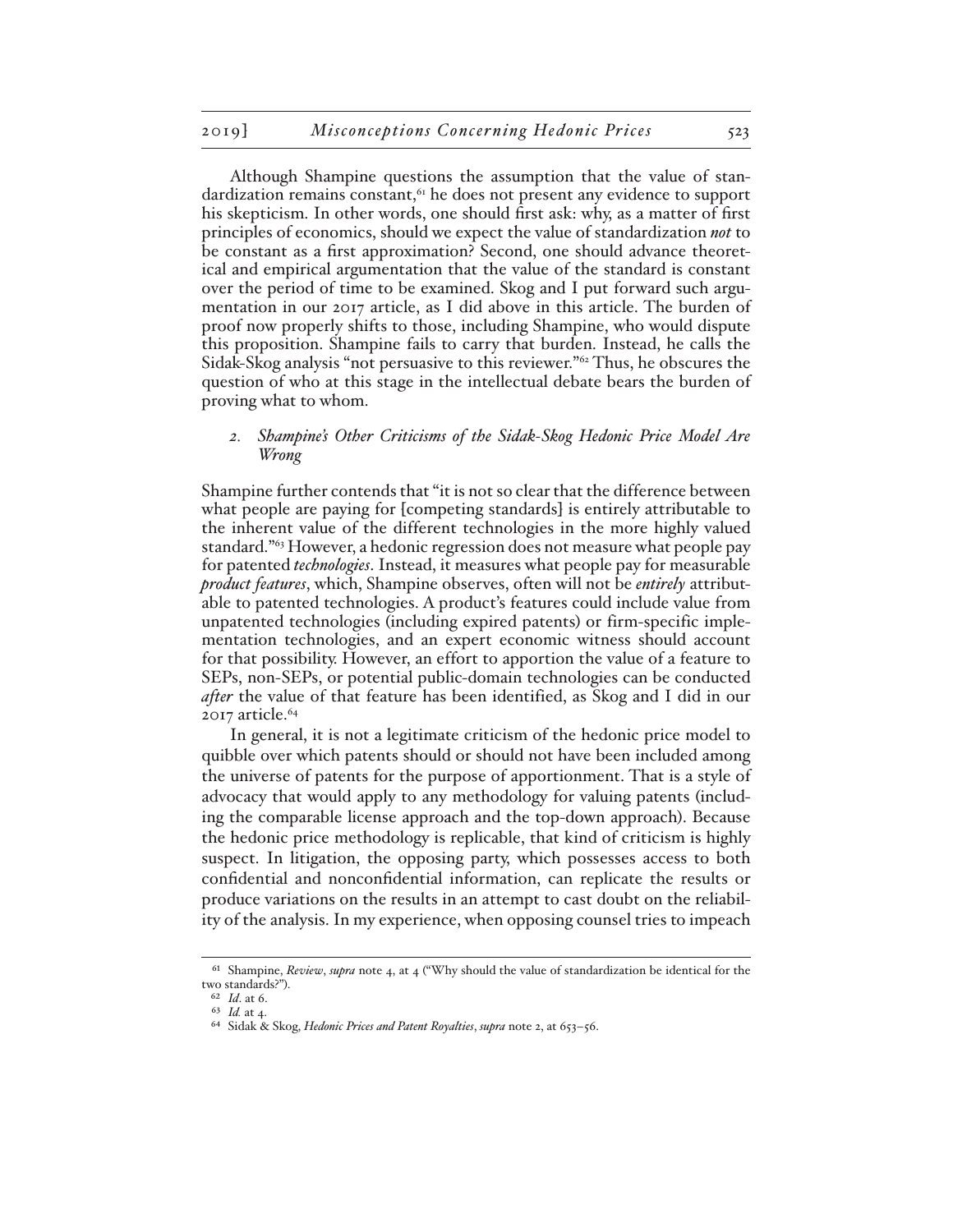the soundness of the hedonic price model by focusing on such nits and failing to respond substantively to the model, one must draw the sophisticated inference that the party lacked a substantive rebuttal, much less a dispositive one.

Shampine also contends that, "[a]fter [a technology for a standard] is selected, . . . competition [from other potential technologies] disappears, and a firm can charge more for the use of its patented technology than it could before, simply because of inclusion in the standard."65 He continues that "it is not obvious that the difference in payments for each standard sheds much, if any, light on the value of the patented technology absent its inclusion in the standard."66 This criticism is misplaced. As I explain above, the hedonic price model measures what end consumers have demonstrated they are willing to pay for a product's *features*, not what implementers might pay for *patented technologies*. (Moreover, if a premium *is* being paid for technologies incorporated into a standard merely due to that incorporation, then that practice itself violates the Federal Circuit's ruling in *Ericsson v. D-Link*. ) The hedonic price model will measure what consumers pay for the standardized features of the product in question. A higher willingness to pay for a specific feature indicates that more valuable technologies are incorporated into that feature compared to a feature for which consumers have a lower willingness to pay.

Finally, Shampine contends that "Sidak & Skog also suggest that the value of the SEPs of interest can be separated from the incremental value of the standard by taking the willingness to pay for the standard and apportioning it among SEP holders based on patent counts."67 This statement is incorrect. Shampine evidently misunderstands the analysis in the 2017 Sidak-Skog article, because he misstates it. Skog and I do not claim that "patent counts," conducted specifically through a forward-citation analysis, can separate the value of the standardized technology from the value of standardization. I agree with Shampine that, "if the amount that one starts with includes the value from standardization, then splitting that value up among multiple patented technologies does not address the *Ericsson v. D-Link* concern."68 Shampine's remark is therefore not a legitimate criticism of hedonic price analysis or the 2017 Sidak-Skog article. To the contrary, the concern that he expresses is why Skog and I first identified the value of the patented technologies in the LRDIMM standard *before* apportioning that value across the different holders of SEPs in the LRDIMM standard. Skog and I used the forward-citation analysis of the patents declared essential to the standard to identify how much a specific SEP holder (in this case, Netlist) contributes to the LRDIMM standard.

In short, I agree with Shampine that practitioners must exercise caution and be prepared to defend the consistency of their analysis with the Federal Circuit's decision in *Ericsson v. D-Link*. My 2017 article with Skog publicly presents that defense.

<sup>65</sup> Shampine, *Review*, *supra* note 4, at 4.

<sup>66</sup> *Id.* 67 *Id*. at 5.

<sup>68</sup> *Id.*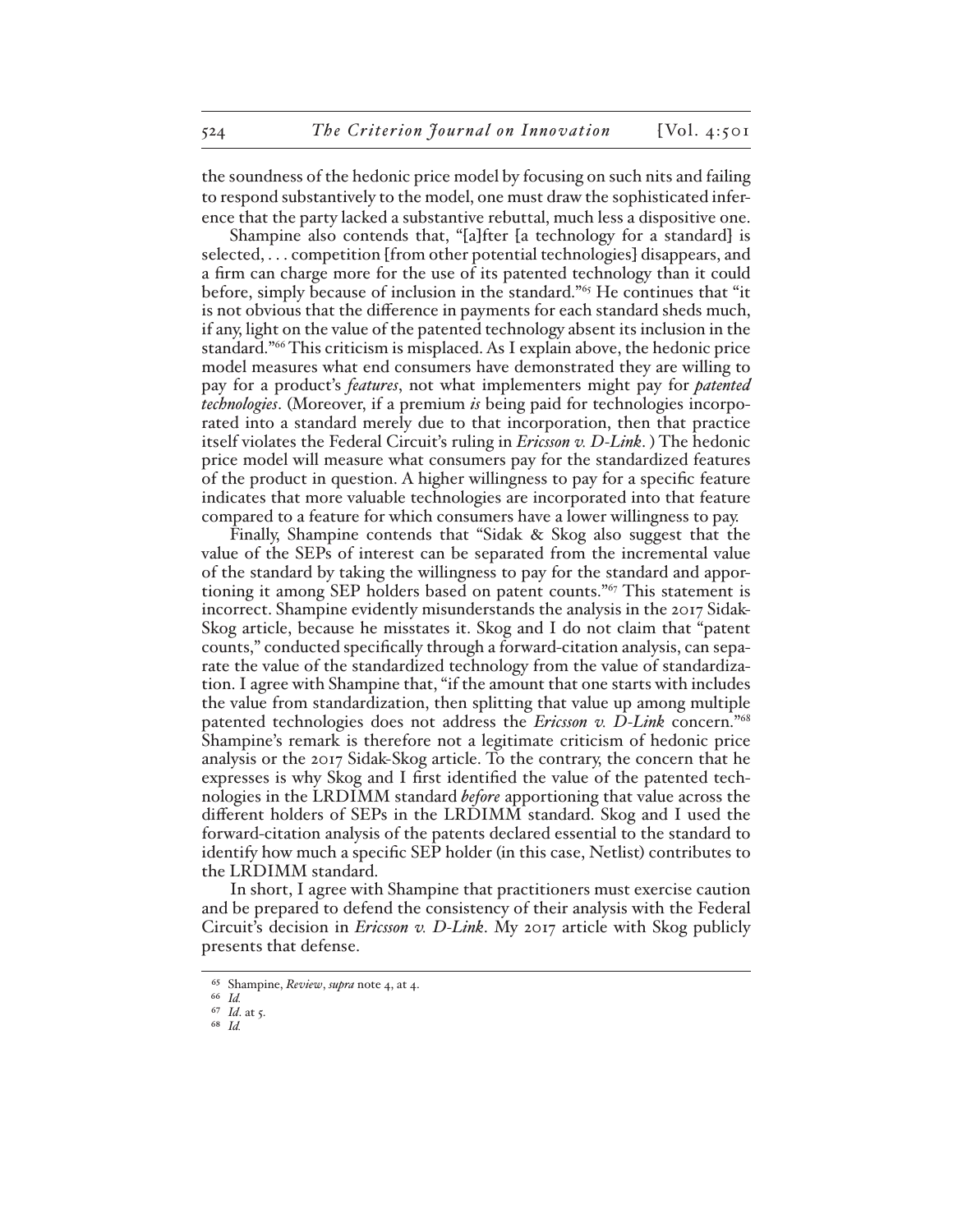### *C. Why a Hedonic Price Model to Determine a FRAND or RAND Royalty Does Not Improperly Rely on the "Book of Wisdom"*

In 2016, I criticized use of the "Book of Wisdom," which uses information observed only after the formation of a contract to inform the calculation of expectations damages, as inappropriate when determining a reasonable royalty for patent infringement.<sup>69</sup> Specifically, I explained that relying on data unavailable at the time of a hypothetical negotiation can create a free option to infringe.<sup>70</sup> If one uses actual sales data to calculate damages, then the potential infringer faces little to no penalty for infringement by an unsuccessful product. Consequently, reliance on the "Book of Wisdom" for purposes of evaluating a hypothetical negotiation on the eve of first infringement will discourage licensing behavior, depress incentives to invest in the development of patentable innovations, and, ultimately, harm innovation.

However, it is manifestly not the law that one engages in a hypothetical negotiation to determine whether an offer that an SEP holder actually made at some specified prior point in time was FRAND (or RAND). In contrast to how one conducts the hypothetical-negotiation analysis, when answering whether an offer was FRAND (or RAND) on a specific date in the past, there is no impediment to examining information that became available only after the moment of first infringement. In fact, the analysis of whether an offer was FRAND (or RAND) specifically *should* rely on the data available at the time the offer was made, which typically occurs substantially after the moment of first infringement. Although the "Book of Wisdom" is potentially harmful—and, at best, unhelpful—for ascertaining the parties' expectations at the time of a hypothetical negotiation, the most accurate source of data for determining whether a firm made a legitimately FRAND (or RAND) offer is the body of data available to that firm *when it made its offer*.

Importantly, whether the SEP holder's offer was reasonable, and thus whether the SEP holder performed its duty to make a reasonable offer (pursuant to the FRAND or RAND contract), is a separate question from identifying a reasonable royalty upon which the parties would voluntarily have agreed in a hypothetical negotiation of the licensing of a patent that is not essential to any standard. Those two questions are separate, regardless of whether one fixes the hypothetical negotiation at the moment immediately before first infringement, at the moment of standard adoption, or even at the moment immediately before the SEP holder decided to monetize the patent in suit by declaring it to be essential to an industry standard and agreeing to offer to license it on FRAND (or RAND) terms. It is emphatically not the case that any U.S. court requires the hypothetical negotiation to be fixed at

<sup>69</sup> J. Gregory Sidak, *How Relevant Is Justice Cardozo's "Book of Wisdom" to Patent Damages?*, 17 Colum. Sci. & Tech. L. Rev. 246 (2016).

<sup>70</sup> *Id.* at 282–84.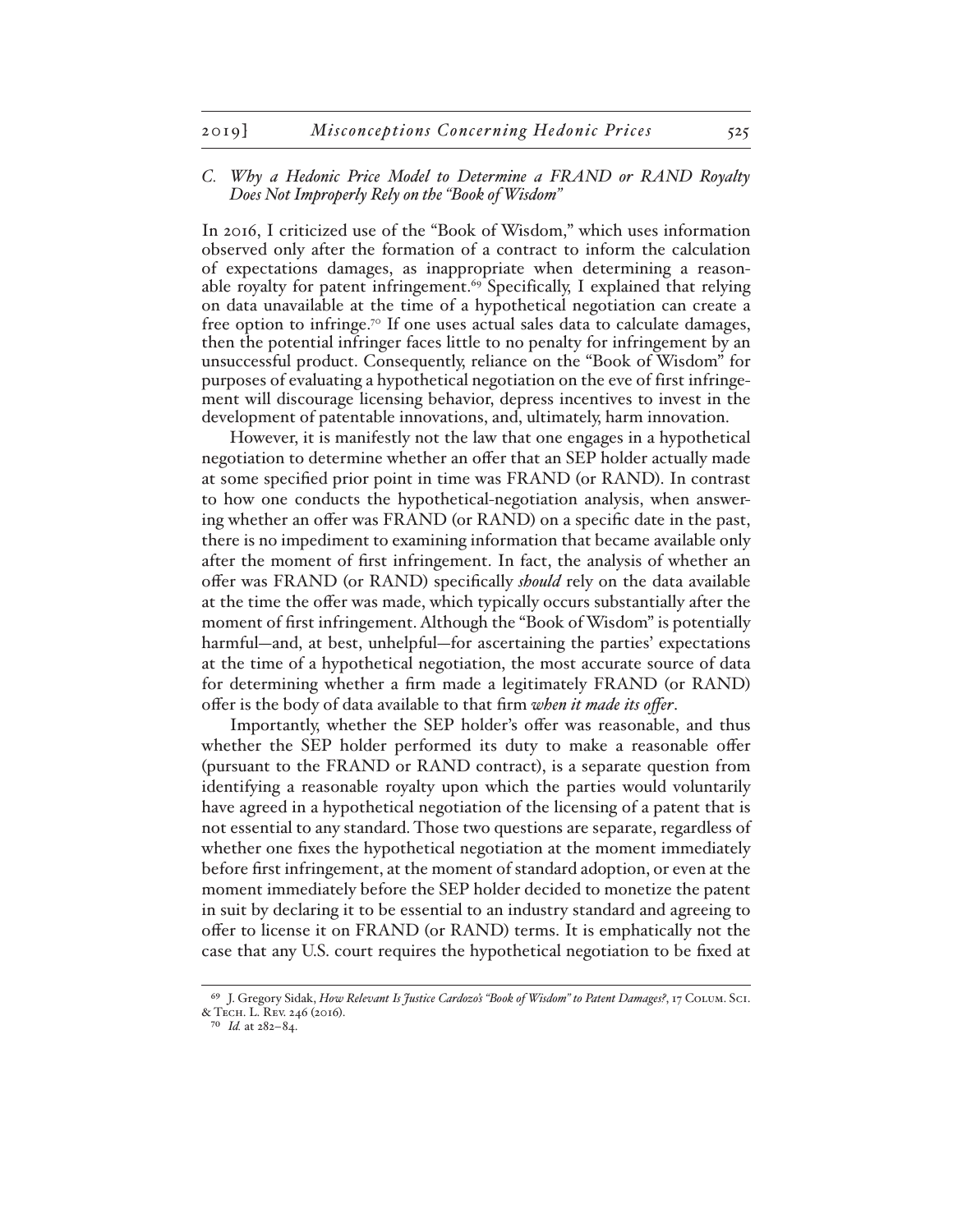the time of standard adoption. Nor is it the case that the typical contractual overlay of a FRAND (or RAND) obligation requires the finder of fact to analyze whether a legitimately FRAND (or RAND) offer made at some point in time would also have been legitimately FRAND (or RAND) at the time of standard adoption or at some prior point in time.

Moreover, if the price data being examined for purposes of analyzing whether an offer was reasonable are contemporaneous with, or precede, the actual negotiations between the SEP holder and the implementer, then it might be the case that several years of data on consumer demand have been available to the parties, such that they could perform hedonic analysis to support or refute the reasonableness of the SEP holder's offer or offers at the point in time when the SEP holder made the offer or offers. Indeed, the Sidak-Skog hedonic model relied on publicly available industry data that De Dios & Associates, a market research firm, regularly compiles and publishes for firms that operate in the memory module industry.<sup>71</sup> Thus, contrary to what Shampine argues, it might actually be possible to use data for the hedonic analysis that predate the moment when the SEP holder made its ostensibly FRAND (or RAND) offer. Shampine cannot envision that possibility because he fixates on the *ex ante* incremental value approach at an earlier point in time, when no such price data are likely to exist.

# III. Understanding the Novelty of the 2017 Sidak-Skog Article within the Context of Actual Patent Disputes over SEPs

Citing his own article from 2010, Shampine states with a bit of puffery that "[t]he idea of using hedonic regressions to help estimate patent royalties is not novel."72 This statement, however, might give the false impression that the use of hedonic price regressions in patent litigation and litigation over FRAND or RAND royalties was commonplace by the time of the 2017 Sidak-Skog article. It was not. Although it is true that other economists had previously suggested "the idea of using hedonic regressions" in patent litigation, it is quite another matter actually to conduct the empirical analysis necessary to proffer expert economic testimony using this methodology and then to submit to cross examination on that methodology in deposition and at trial. To my knowledge, no expert economic witness had done so before the ITC's 1023 Investigation involving Netlist and SK hynix, which of course Skog and I discussed in our 2017 article.

In his article *Price Indexes, Hedonic Analysis, and Patent Damages*, Shampine presents an example concerning the demand for speed of an internet

<sup>71</sup> Sidak & Skog, *Hedonic Prices and Patent Royalties*, *supra* note 2, at 621 n.78.

<sup>72</sup> Shampine, *Review*, *supra* note 4, at 2 (citing Allan L. Shampine, *Price Indexes, Hedonic Analysis, and Patent Damages*, 5 J. Intell. Prop. L. & Prac. 84 (2010); Jesse David & Kara Gorski, *Economic Approaches to Royalty Calculations*, Law360, May 25, 2010).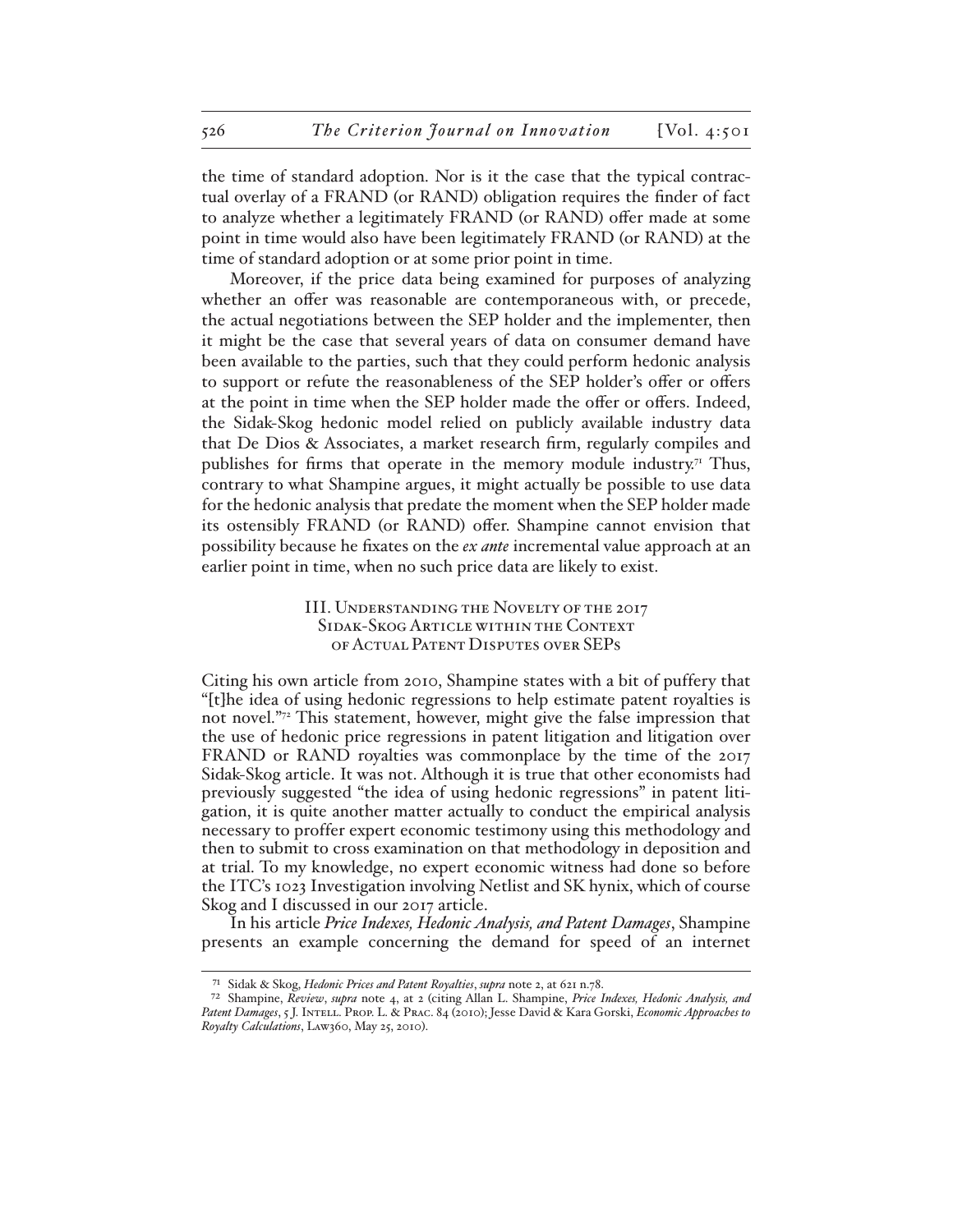connection.73 He presents a strictly *hypothetical* scenario concerning the pricing of broadband over power line (BPL), the speed of which is assumed to be enhanced by the invention taught in the patent in suit. It is important to recognize that Shampine is not discussing the valuation of a single product feature in a multicomponent product, such as a smartphone. The product he purports to examine is homogenous. Consumers, he assumes, do not care whether broadband internet access is provided by BPL, a cable television network, DSL, or optical fiber. They care only about the speed of the internet connection. Put differently, the product in question has only one attribute, feature, or dimension of quality: speed.

Moreover, Shampine's discussion is irrelevant to the fact pattern in a FRAND or RAND dispute over SEPs. As I explained earlier, in the stylized description of standard setting, there is competition *for* the market. Alternative technologies vie for adoption into the standard, but only one is chosen.74 In contrast, Shampine's example of the demand for bandwidth lists four different technologies that simultaneously are used to provide high-speed internet connectivity (and that is without even considering wireless internet access, which might not have mattered in 2010, when Shampine published his article, but certainly matters today). Shampine argues that the internet-access services enabled by these other technologies give us actual market transactions from which to infer the demand for bandwidth. That information about the demand for this entirely homogenous product—internet speed—can then be used to infer how valuable the patent in suit concerning BPL technology is. An increase in 500 kbps has a market-determined value, and that value may then be used to determine how much the price of BPL (and, ultimately, the profit from providing BPL service) increases when the accused utility practices the patent in suit.

This is a strange discussion, given that Shampine says that the purpose of his article is to give "useful guidance in valuing patents' contributions" in the face of "price changes associated with changes in product characteristics (referred to by economists as hedonic analysis for price indexes), particularly for complex, rapidly changing products such as computers."75 It is hard to see how anything that Shampine discusses in his article begins to tackle the challenge of modeling the incremental contribution of patents practiced by individual components of a multicomponent product, such as an Apple iPhone or the memory module for an enterprise server.

Shampine also cites to a *Law360* article by Dr. Jesse David and Dr. Kara Gorski, *Economic Approaches To Royalty Calculations*, to support his specific contention that "the idea of using hedonic regressions to help estimate patent royalties is not novel."76 Indeed, one such "general economic approach[]" to calculating a reasonable royalty that David and Gorski discuss is hedonic

<sup>73</sup> Shampine, *Price Indexes, Hedonic Analysis, and Patent Damages*, *supra* note 72, at 86–87.

<sup>74</sup> *See* Sidak, *Tournaments and FRAND Royalties*, *supra* note 22, at 105–07.

<sup>75</sup> Shampine, *Price Indexes, Hedonic Analysis, and Patent Damages*, *supra* note 72, at 84.

<sup>76</sup> Shampine, *Review*, *supra* note 4, at 2 (citing David & Gorski, *Economic Approaches to Royalty Calculations*, *supra* note 72).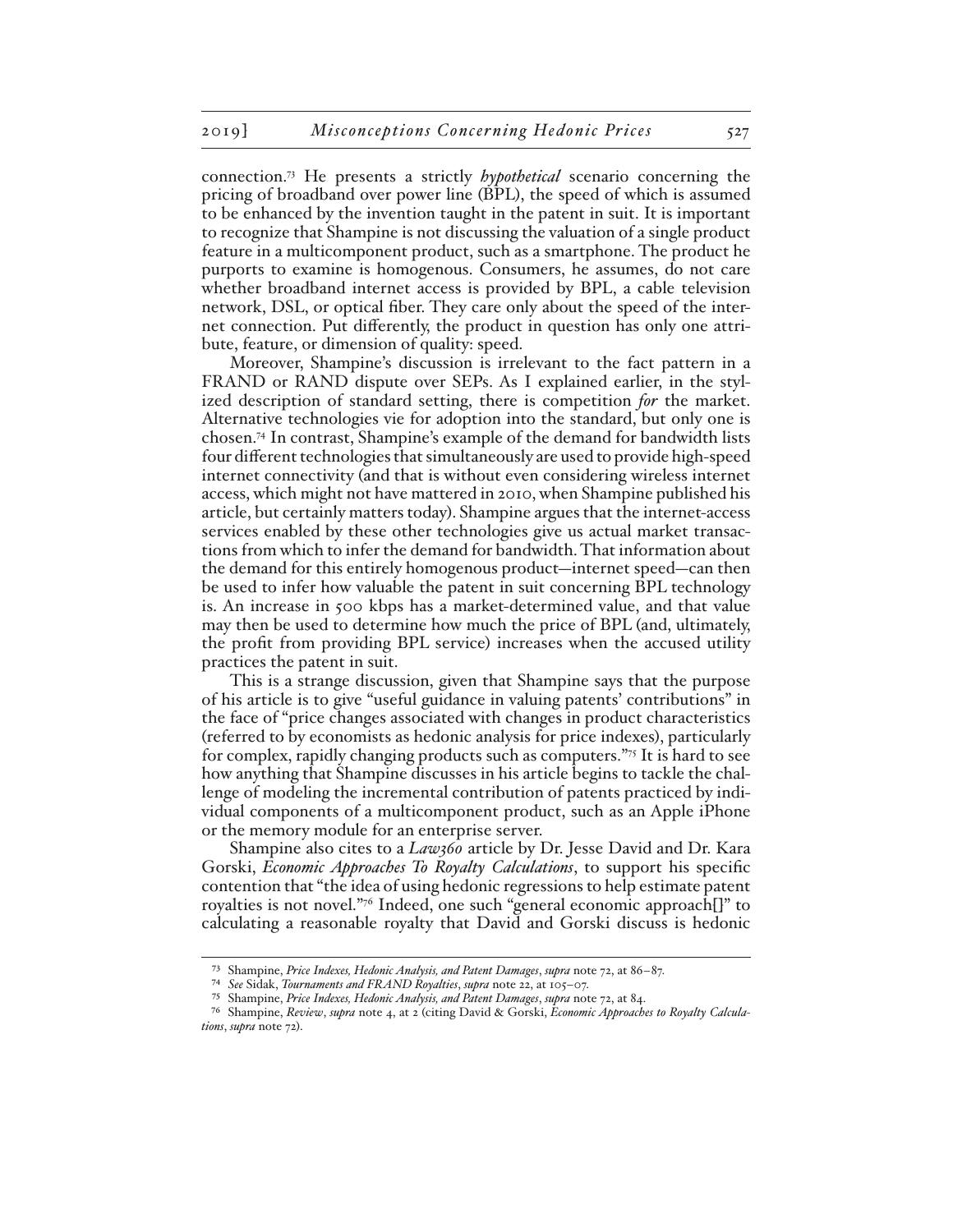price modeling.<sup> $7\text{ Yet}$ </sup>, the totality of what they say about hedonic price analysis is the following:

Hedonic regression is a statistical technique that may be used to decompose the value of a product based on its individual characteristics. Given sufficient information for a large number of sales, including price and multiple product characteristics, hedonic regression analysis may allow for an estimation of the average value of a patented feature, holding all other characteristics constant across sales. Because this type of analysis may require information that is difficult to obtain during the course of a litigation, instead, it may be useful to review hedonic analyses performed by third parties. For instance, government agencies perform hedonic analyses of certain products when constructing price indices.78

Certainly, these scant 106 words devoted to explaining the theory of hedonic price analysis, and how one could apply the theory to calculating a reasonable royalty in general, do not begin to compare to the thousands of hours invested to develop a hedonic price model to determine a RAND royalty for Netlist's LRDIMM SEP portfolio. If imitation is the sincerest form of flattery, then Skog and I should take pleasure in observing that Dr. Thomas Vander Veen, an opposing expert economic witness in the ITC's 1023 Investigation, shortly thereafter submitted a hedonic price analysis as expert economic testimony in a patent-infringement case before Magistrate Judge Roy Payne in the Eastern District of Texas, who denied a *Daubert* motion to exclude Dr. Vander Veen's testimony.79

Within academia, novelty in research is meritorious. Within litigation, novelty is dangerous. The difference lies in the fact that the epistemological tools that judges use rely heavily not on empirical assessment of testable hypotheses (that is, the scientific method) but on reasoning from authority. In common law jurisdictions, an important source of authority, apart from legislation, is precedent. Consequently, there is much effort in legal advocacy to shoehorn new methods of expert economic testimony into familiar taxa that courts have recognized and embraced. Put a bit more bluntly, there is an incentive to disguise novelty.

Justice Breyer, writing for the Supreme Court in *Kumho*,<sup>80</sup> recognized the tension between the two perspectives on novelty as they affect the admissibility of expert testimony, and he stressed that every idea having scientific merit was once novel, and thus lacking in the validation that comes from commentary in the scientific literature—which, incidentally, resembles the reliance of common law courts on precedent. $8<sup>i</sup>$  A new theory is not impermissible expert economic testimony simply because the Federal Circuit has

<sup>77</sup> David & Gorski, *Economic Approaches to Royalty Calculations*, *supra* note 72.

<sup>78</sup> *Id.* (citing Shampine, *Price Indexes, Hedonic Analysis, and Patent Damages*, *supra* note 72).

<sup>79</sup> *See supra* note 12.

<sup>80</sup> Kumho Tire Co. v. Carmichael, 526 U.S. 137 (1999).

<sup>81</sup> *Id.* at 151; *see supra* note 13.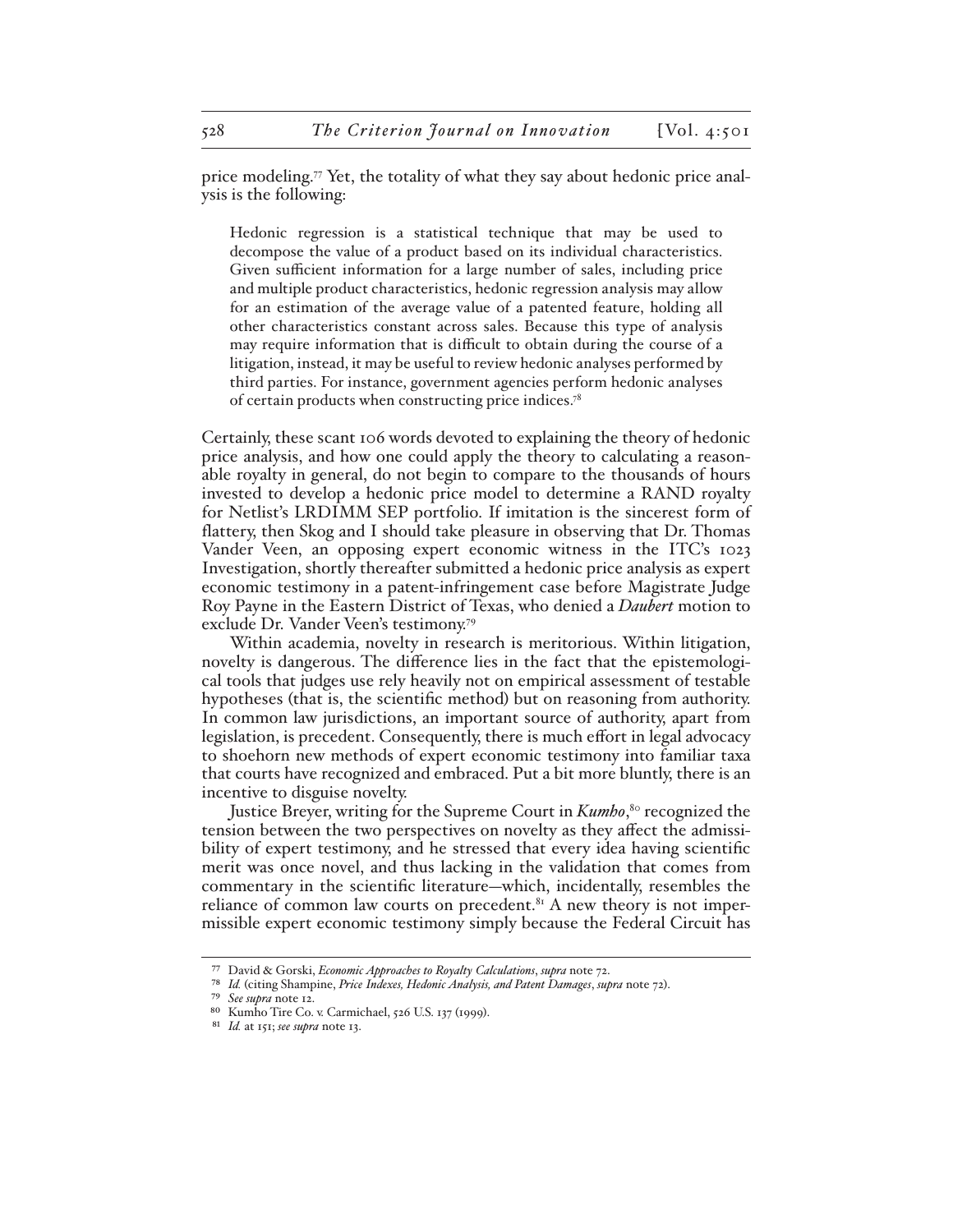not yet had the opportunity to rule upon the methodology and endorse it. As Chief Judge Rodney Gilstrap of the Eastern District of Texas wrote in 2018, "[t]hat the Federal Circuit may not have endorsed a damages theory does not make such a theory incorrect or unreliable—it simply means it's untested by an appellate court."82 It is not the law of *Daubert* and *Kumho* that all that is not permitted is forbidden.

> IV. Factual Assertions Concerning Nonpublic Information

Shampine contends that, even "[a]ssuming [that] hedonic price analysis fits within the overall conceptual framework of the case, there is still the tricky question of getting the analysis itself right."83 "Hedonic price analyses can be very finicky,"84 as he explains in these kind words:

This is where Sidak & Skog's article shines. They walk through an example from litigation they participated in where they implemented a hedonic price analysis and describe why they made the choices they did. As they note, there are many choices to be made along the way. For example, the literature contains many different functional forms for a hedonic price model, and different forms may be more appropriate depending upon the specifics of the case. Sidak & Skog argue for a particular functional form given the specifics of their case, and, importantly, they explain why they believe the specifics of their case call for that particular functional form. *They also include discussions of areas of implementation where their choices were critiqued by the opposing economist and why they chose to do things in particular ways in spite of the criticisms*. 85

As an example of these "choices" made in the face of criticism from "the opposing economist," Shampine states that "Sidak & Skog choose an additive form for their model structure, and argue that alternative structures are not suitable in the RAND context, even though some practitioners claim other structures can better capture price dynamics in industries where prices are changing rapidly."86 Regrettably, Shampine does not identify any of these practitioners, nor does he cite any document in which these practitioners "claim" that "other structures" are more appropriate than the additive functional form that Skog and I used in the hedonic regression presented in our 2017 article.

Shampine correctly notes that, depending on the specific facts of the case, the testifying economic expert using hedonic price analysis might face

<sup>82</sup> Memorandum Opinion and Order at 3-4, Kaist IP US LLC v. Samsung Elecs. Co., No. 2:16-cv-01314-JRG (E.D. Tex. May 31, 2018).

<sup>83</sup> Shampine, *Review*, *supra* note 4, at 5.

<sup>84</sup> *Id.*

<sup>85</sup> *Id.* (emphasis added).

<sup>86</sup> *Id.*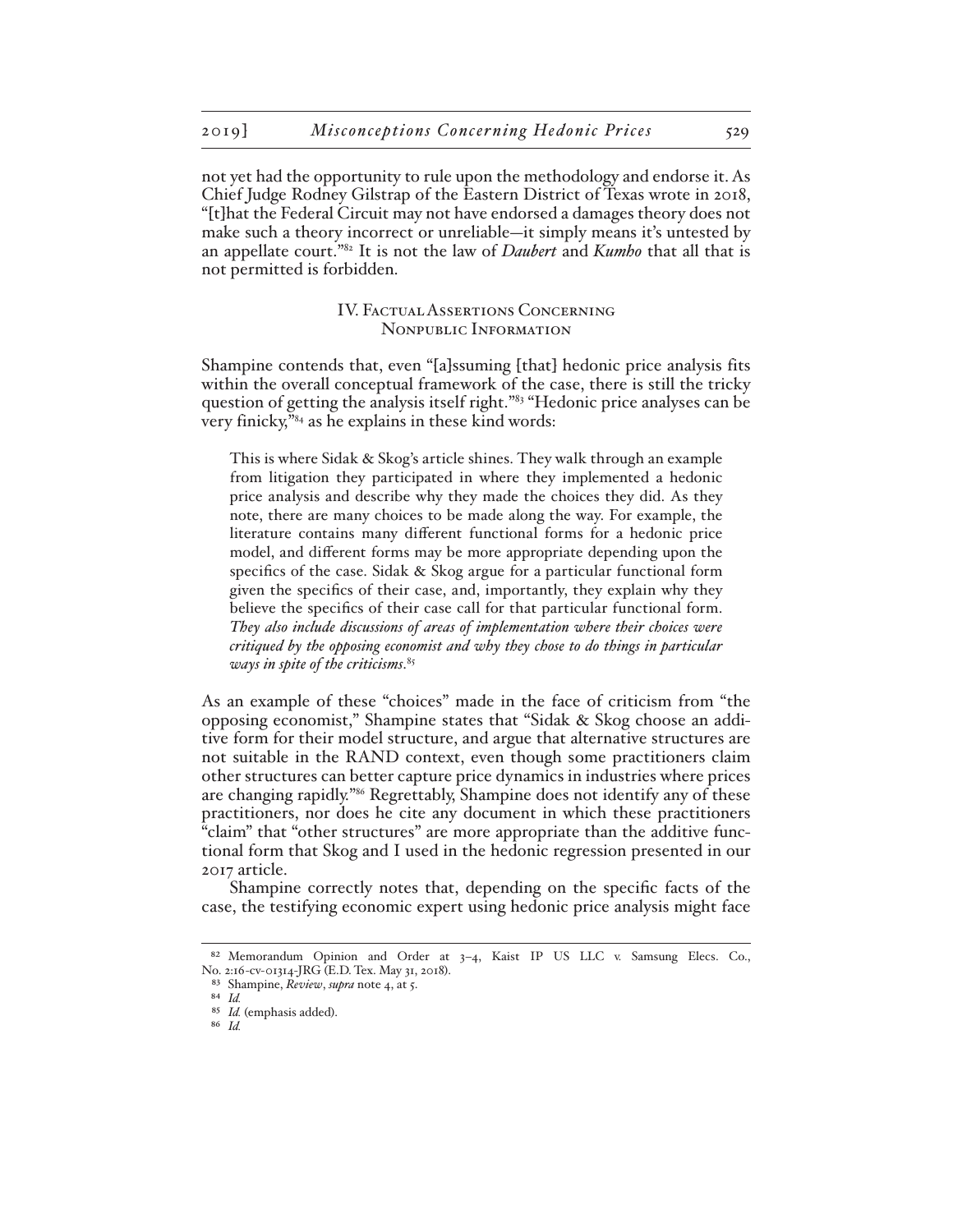a number of analytical choices. For example, Skog and I explained in detail in our 2017 article why the use of an additive functional form for a hedonic regression is preferable to a logarithmic or semi-logarithmic functional form when calculating the value that implementing a standardized technology adds to a multicomponent product.<sup>87</sup> Shampine says that the "step-by-step" discussion" that Skog and I presented in our 2017 article "is very helpful in showing areas where particular implementation choices are likely to be criticized or should be checked for robustness"88 and that the Sidak-Skog article "helps provide examples of areas the practitioner may wish to test."89

However, Shampine curiously misspeaks when he says that Skog and I "include discussions of areas of implementation where [our] choices were critiqued by the opposing economist and why [we] chose to do things in particular ways in spite of the criticisms."90 Nowhere in our 2017 article did Skog and I say that any particular line of economic reasoning that we discussed there corresponded to a critique made by an opposing economist in litigation in which either of us had used a hedonic price model in an expert report or testimony. A search of the ITC's EDIS docket portal confirms that no public record shows that Shampine executed a protective order in the 1023 Investigation. The public version of the hearing transcript for the ITC's 1023 Investigation—released no earlier than May 10, 2017—does not discuss any methodological issue concerning hedonic price analysis, such as whether the functional form of the regression in the hedonic price model should be additive, logarithmic, or semi-logarithmic.<sup>91</sup> Public versions of the post-hearing briefs of the parties in the 1023 Investigation are not available. The public version of the final initial determination in the 1023 Investigation—which Chief Administrative Law Judge Charles Bullock issued on November 14, 2017, a month after Shampine published his critique—mentions hedonic price analysis only twice, and then only in passing when Chief Judge Bullock summarizes the arguments of the parties.<sup>92</sup> Chief Judge Bullock did not discuss the preferred functional form of the hedonic regression. In short, to my knowledge, nothing on the public record in any case discusses an

<sup>87</sup> Sidak & Skog, *Hedonic Prices and Patent Royalties*, *supra* note 2, at 614–17.

<sup>88</sup> Shampine, *Review*, *supra* note 4, at 5.

<sup>89</sup> *Id.* at 6.

<sup>90</sup> *Id.* at 5.

<sup>91</sup> The public version of the hearing transcript for my testimony in the 1023 Investigation does not contain any questions or answers discussing the choice between additive, logarithmic, and semi-logarithmic functional forms of the hedonic regression, nor does it even contain the words "additive," "logarithmic," or "semi-logarithmic." Open Sessions Hearing Transcript at 488:19–544:16, 555:2–585:20, Certain Memory Modules and Components Thereof, and Products Containing Same, Inv. No. 337-TA-1023 (USITC May 9–10, 2017) (testimony of J. Gregory Sidak). These subjects and words also do not appear anywhere in the public version of the testimony of the opposing expert economic witness. *Id.* at 866:8–873:16 (USITC May 11, 2017) (testimony of Professor Fiona Scott Morton).

<sup>92</sup> Certain Memory Modules and Components Thereof, and Products Containing Same, Inv. No. 337-TA-1023, at 187 (USITC Nov. 14, 2017) (Final Initial Determination) (public version) ("Finally, Respondents criticize at length the hedonic regression analysis performed by Complainant's expert, Mr. Sidak, which Netlist offers as evidence that its offers to SK hynix are reasonable."); *id*. at 190 (Complainant "'extrapolates the incremental value of the patented technology from the profits made by the infringing article[,]'  $\dots$  [using] the hedonic regression analysis of its expert, Mr. Sidak  $\dots$ .") (citations omitted).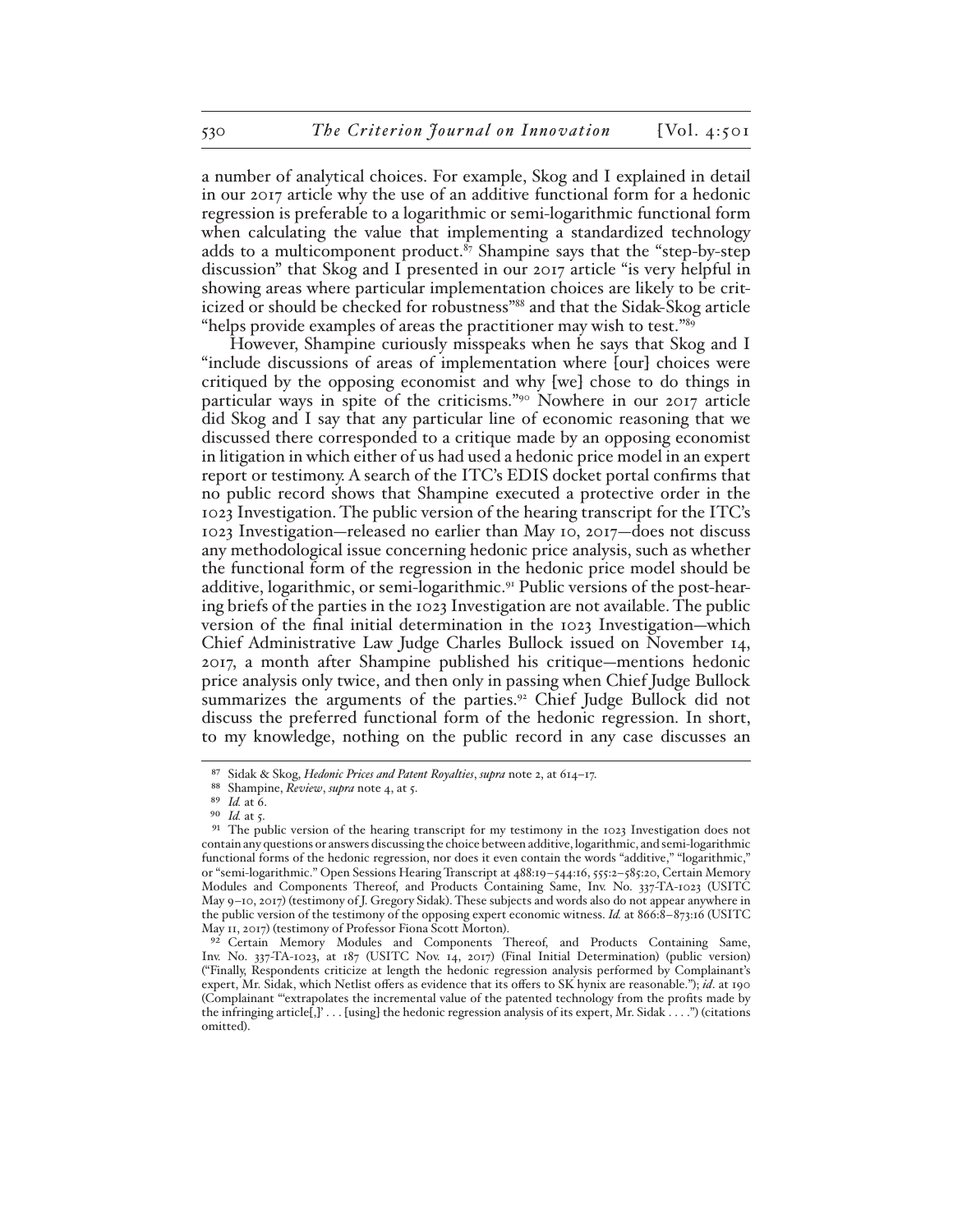"opposing economist" criticizing expert testimony of mine on the grounds that it used an additive functional form for the hedonic regression rather than a logarithmic or semi-logarithmic form.

So why did Shampine cast his remarks in terms of "criticisms" lodged against the hedonic price model by "the opposing economist" in "litigation"? How would Shampine know what was or was not said in confidential expert reports, which the parties exchanged but would not as a matter of course introduce into evidence at trial? The only persons who know such details are the parties, their law firms, and their expert witnesses. How would Shampine know what was or was not said in the deposition testimony of expert witnesses, which would be confidential and typically would not as a matter of course be disclosed at trial unless, and only to the extent that, it was being used to impeach a witness? Again, the only persons who know such details are the parties, their law firms, and their expert witnesses. How would Shampine know what was or was not said either in the prefiled direct testimony of expert witnesses filed under seal or in the live trial testimony of expert witnesses given on the confidential record? The only persons who know such details are the parties, their law firms, their expert witnesses, and the judge and staff of the adjudicatory body. The need to ask these questions reminds me of the dénouement in David Mamet's screenplay for *House of Games*: "You see, in my trade this is called, what you did, you 'cracked-out-of-turn.'"93

#### **CONCLUSION**

Dr. Allan Shampine's criticisms of the Sidak-Skog hedonic price model rest on incorrect premises of law and economics. He criticizes the model for failing to apply the *ex ante* incremental value approach—a theory that contends that a FRAND or RAND royalty should not exceed the incremental value of the patented technology over the next-best alternative available at the time of standard adoption. Yet, like many economists, Shampine erroneously assumes that the *ex ante* incremental value approach is a positive principle of law, rather than merely a normative prescription that he happens to favor. He fails to recognize that the Sidak-Skog hedonic price model separates the value of the patented technology from the value of standardization, such that the model faithfully complies with the Federal Circuit's apportionment requirement reiterated in *Ericsson v. D-Link*.

Shampine also criticizes the Sidak-Skog hedonic price model for relying on data that became available after the moment of standard adoption. He then proposes—as an alternative to the hedonic price model—reliance on *hypothetical* data concerning consumer demand that typically would not exist at the time of standard adoption. His suggested approach would fail *Daubert*  because it is manifestly unreliable and unscientific. In contrast, the econometric methodology that the Sidak-Skog hedonic price model employs has

<sup>93</sup> DAVID MAMET, HOUSE OF GAMES 67 (Grove Press 1987).